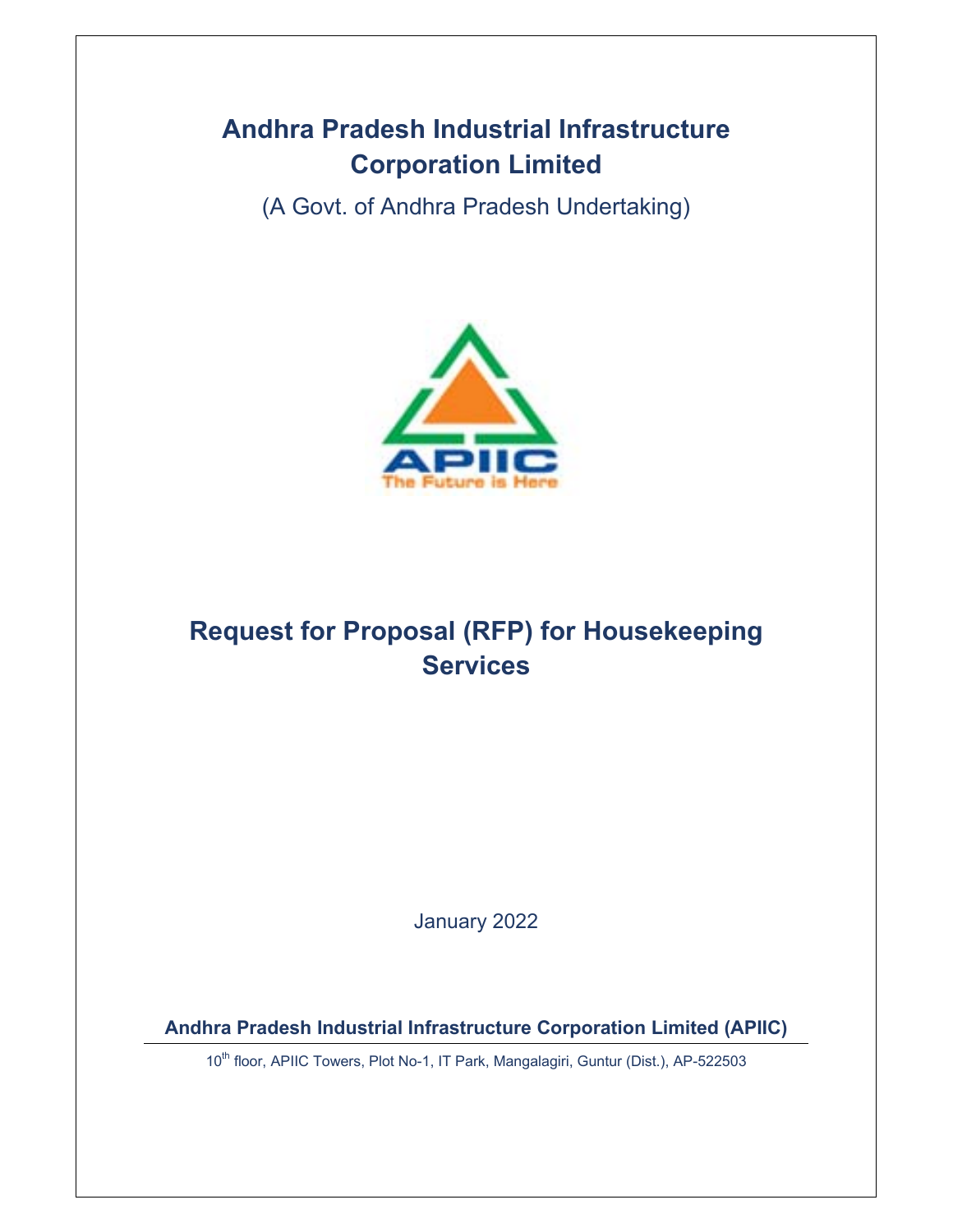#### **DISCLAIMER**

The information contained in this Request for Proposal document (**"RFP"**) or subsequently provided to Applicants, whether verbally or in documentary or any other form by or on behalf of APIIC or any of its employees or advisers, is provided to Applicants on the terms and conditions set out in this RFP and such other terms and conditions subject to which such information is provided.

This RFP is not an agreement or an offer by APIIC to the prospective Applicants or any other person. The purpose of this RFP is to provide interested parties with information that may be useful to them in the formulation of their Proposals pursuant to this RFP. This RFP includes statements, which reflect various assumptions and assessments arrived at by APIIC in relation to the Consultancy. Such assumptions, assessments and statements do not purport to contain all the information that each Applicant may require. This RFP may not be appropriate for all persons, and it is not possible for APIIC, its employees or advisers to consider the objectives, technical expertise and particular needs of each party who reads or uses this RFP. The assumptions, assessments, statements and information contained in this RFP, may not be complete, accurate, adequate or correct. Each Applicant should, therefore, conduct its own investigations and analysis and should check the accuracy, adequacy, correctness, reliability and completeness of the assumptions, assessments and information contained in this RFP and obtain independent advice from appropriate sources.

Information provided in this RFP to the Applicants may be on a wide range of matters, some of which may depend upon interpretation of law. The information given is not intended to be an exhaustive account of statutory requirements and should not be regarded as a complete or authoritative statement of law. APIIC accepts no responsibility for the accuracy or otherwise for any interpretation or opinion on the law expressed herein.

APIIC, its employees and advisers make no representation or warranty and shall have no liability to any person including any Applicant under any law, statute, rules or regulations or tort, principles of restitution or unjust enrichment or otherwise for any loss, damages, cost or expense which may arise from or be incurred or suffered on account of anything contained in this RFP or otherwise, including the accuracy, adequacy, correctness, reliability or completeness of the RFP and any assessment, assumption, statement or information contained therein or deemed to form part of this RFP or arising in anyway in this Selection Process.

APIIC also accepts no liability of any nature whether resulting from negligence or otherwise however caused arising from reliance of any Applicant upon the statements contained in this RFP.

APIIC may in its absolute discretion, but without being under any obligation to do so, update, amend or supplement the information, assessment or assumption contained in this RFP.

The issue of this RFP does not imply that APIIC is bound to select an Applicant or to appoint the Selected Applicant, as the case may be, for the Consultancy and APIIC reserves the right to reject all or any of the Proposals without assigning any reasons whatsoever.

The Applicant shall bear all its costs associated with or relating to the preparation and submission of its Proposal including but not limited to preparation, copying, postage, delivery fees, expenses associated with any demonstrations or presentations which may be required by APIIC or any other costs incurred in connection with or relating to its Proposal. All such costs and expenses will remain with the Applicant and APIIC shall not be liable in any manner whatsoever for the same or for any other costs or other expenses incurred by an Applicant in preparation or submission of the Proposal, regardless of the conduct or outcome of the Selection Process.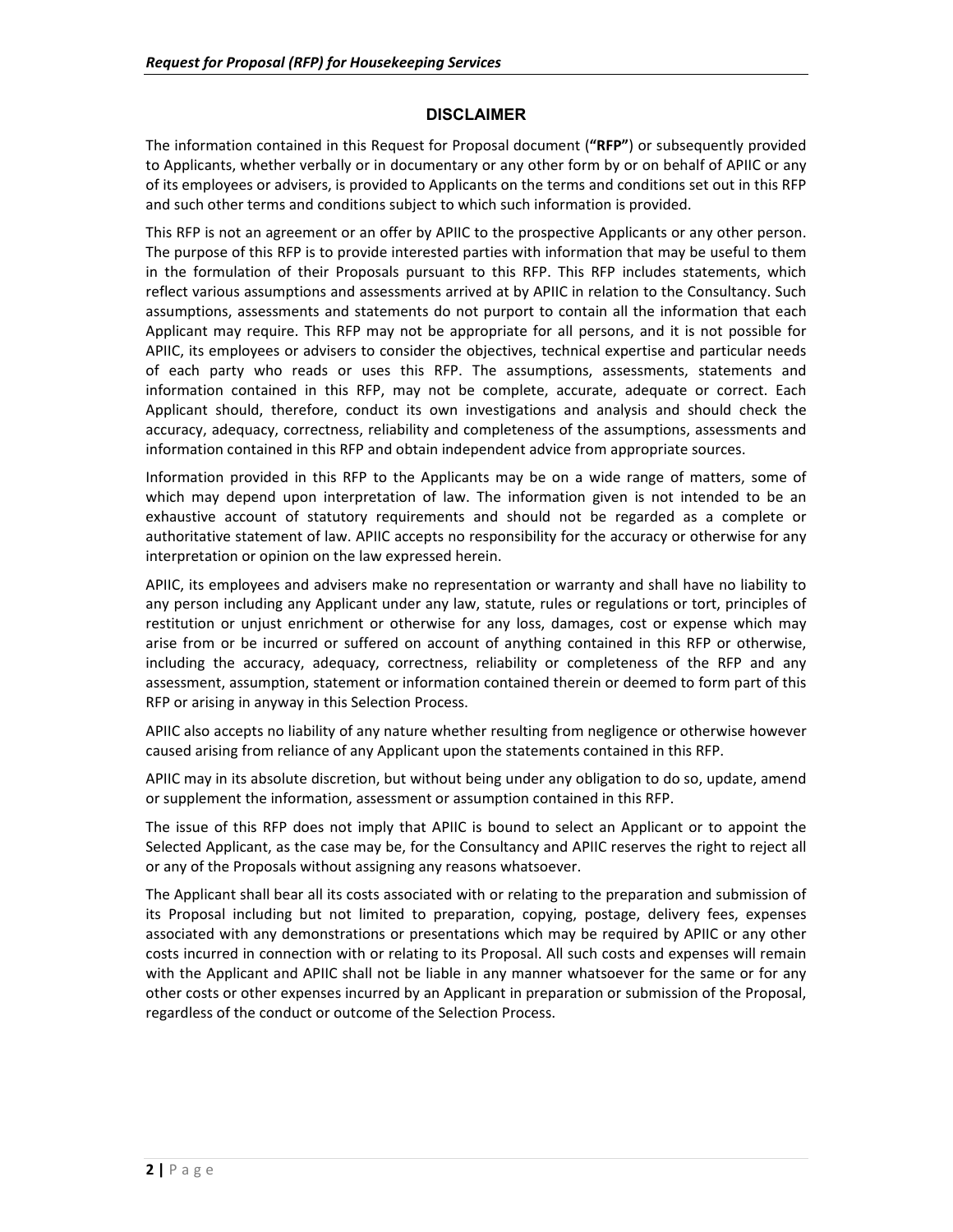## **TABLE OF CONTENTS**

| 1. |     |                                                                          |  |  |  |
|----|-----|--------------------------------------------------------------------------|--|--|--|
|    | 1.1 |                                                                          |  |  |  |
|    | 1.2 |                                                                          |  |  |  |
| 2. |     |                                                                          |  |  |  |
|    | 2.1 |                                                                          |  |  |  |
|    | 2.2 |                                                                          |  |  |  |
|    | 2.3 |                                                                          |  |  |  |
|    | 2.4 |                                                                          |  |  |  |
|    | 2.5 |                                                                          |  |  |  |
|    | 2.6 |                                                                          |  |  |  |
|    | 2.7 |                                                                          |  |  |  |
|    | 2.8 |                                                                          |  |  |  |
|    | 2.9 |                                                                          |  |  |  |
| 3. |     |                                                                          |  |  |  |
|    | 3.1 |                                                                          |  |  |  |
|    | 3.2 |                                                                          |  |  |  |
|    | 3.3 |                                                                          |  |  |  |
|    | 3.4 |                                                                          |  |  |  |
| 4. |     |                                                                          |  |  |  |
| 5. |     |                                                                          |  |  |  |
| 6. |     |                                                                          |  |  |  |
|    | 6.1 |                                                                          |  |  |  |
|    | 6.2 |                                                                          |  |  |  |
|    | 6.3 |                                                                          |  |  |  |
|    | 6.4 |                                                                          |  |  |  |
|    | 6.5 |                                                                          |  |  |  |
|    | 6.6 | ANNEXURE-6: Tools, Equipment and Consumables to be used/ supplied by the |  |  |  |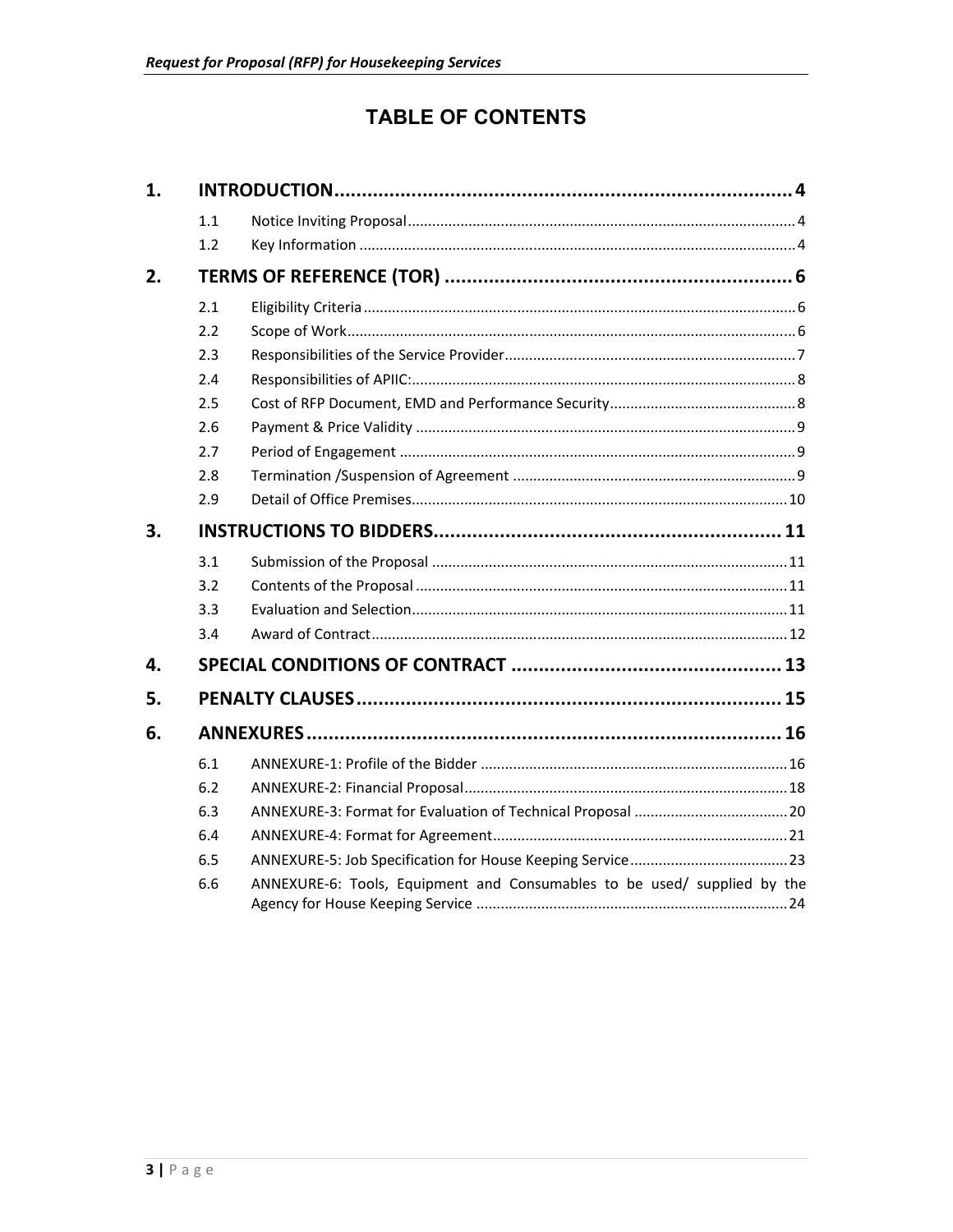## **1. INTRODUCTION**

#### **1.1 Notice Inviting Proposal**

- 1.1.1 Proposals are invited from eligible Bidders (Firms/ Agencies) interested to provide "Housekeeping Services" to Andhra Pradesh Industrial Infrastructure Corporation Limited (APIIC) in its Head office at Mangalagiri, Guntur on outsourcing basis as per a service contract with specific terms and conditions.
- 1.1.2 The contract shall be initially for a period of 1 year, which may be renewed for another year subject to satisfactory performance of the Agency and with the mutual consent of both the parties.
- 1.1.3 Interested Bidders can download the RFP document containing detailed terms and conditions, scope and eligibility criteria from the APIIC website: www.apiic.in/downloadstenders. The cost of the RFP document is Rs.5,900/‐ (Rupees Five Thousand Nine Hundred Only ) including GST, which is non-refundable. The cost of the RFP document shall be submitted along with the technical proposal in the form of Demand Draft/ Pay Order in favour of Andhra Pradesh Industrial Infrastructure Corporation Limited, payable at Vijayawada from any Nationalized/ Scheduled Bank.
- 1.1.4 The proposals (both technical and financial) in the prescribed formats and manner must reach the Office of the APIIC within due date and time. Proposals received after due date and time shall be rejected. The proposals should be submitted only through registered post/ speed post/ courier service. It may be noted that there is no system of receipt of proposal through drop box or by hand.
- 1.1.5 The Housekeeping Service Provider will be selected through Quality‐and Cost‐Based Selection (QCBS) as per the procedures described in Clause No. 3.3 of this RFP.

| <b>S. No.</b> | <b>Particulars</b>                                                                                                                                                                                                                                                               | <b>Information</b>                                                                                                                                                                    |
|---------------|----------------------------------------------------------------------------------------------------------------------------------------------------------------------------------------------------------------------------------------------------------------------------------|---------------------------------------------------------------------------------------------------------------------------------------------------------------------------------------|
| 1.            | Start Date for availability of RFP<br>document in the official website                                                                                                                                                                                                           | 20.01.2022                                                                                                                                                                            |
| 2.            | Rs.5,900/- (Rupees Five Thousand Nine)<br>Cost of RFP Document including<br>Hundred Only ) including GST to be<br>GST (non-refundable)<br>paid in the form of DD / RTGS in<br>favour of APIIC Ltd, Mangalagiri<br><b>Bank Details:</b><br><b>Name: ANDHRA PRADESH INDUSTRIAI</b> |                                                                                                                                                                                       |
|               |                                                                                                                                                                                                                                                                                  | <b>INFRASTRUCTURE CORPORATION LIMITED</b><br>Account No: 013411100003855<br><b>Bank Name: UNION BANK OF INDIA</b><br><b>Branch Name: MANGALAGIRI</b><br><b>IFSC Code: UBIN0803669</b> |
| З.            | Last date and time for receipt of Proposal                                                                                                                                                                                                                                       | 31.01.2022 at 3:00 P.M.                                                                                                                                                               |

#### **1.2 Key Information**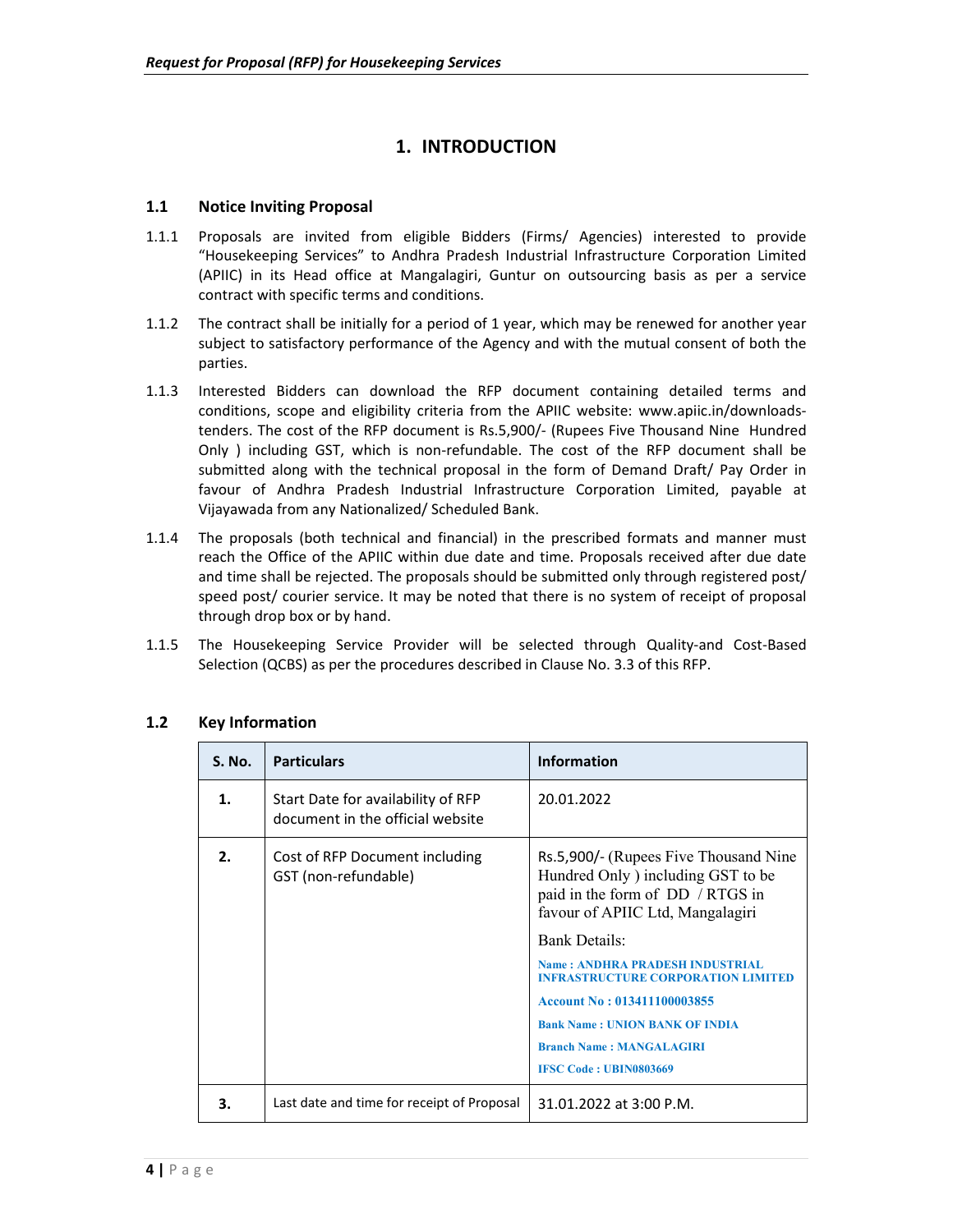| <b>S. No.</b> | <b>Particulars</b>                                                         | <b>Information</b>                                                                                                                                                                        |
|---------------|----------------------------------------------------------------------------|-------------------------------------------------------------------------------------------------------------------------------------------------------------------------------------------|
| 4.            | Date and time for opening of Technical 31.01.2022 at 4.00 P.M.<br>Proposal |                                                                                                                                                                                           |
| 5.            | EMD to be submitted along<br>with the Technical Proposal                   | Rs. 1,00,000/- (Rupees One Lakh only)                                                                                                                                                     |
| 6.            | Address for submission of Proposal                                         | Sri. V Jyothi Basu<br>Chief General Manager (P & A)<br>10 <sup>th</sup> Floor, APIIC Towers,<br>Plot No.1, IT Park Layout,<br>Mangalagiri, Guntur, AP - 522503<br>Phone: (+91) 7093586333 |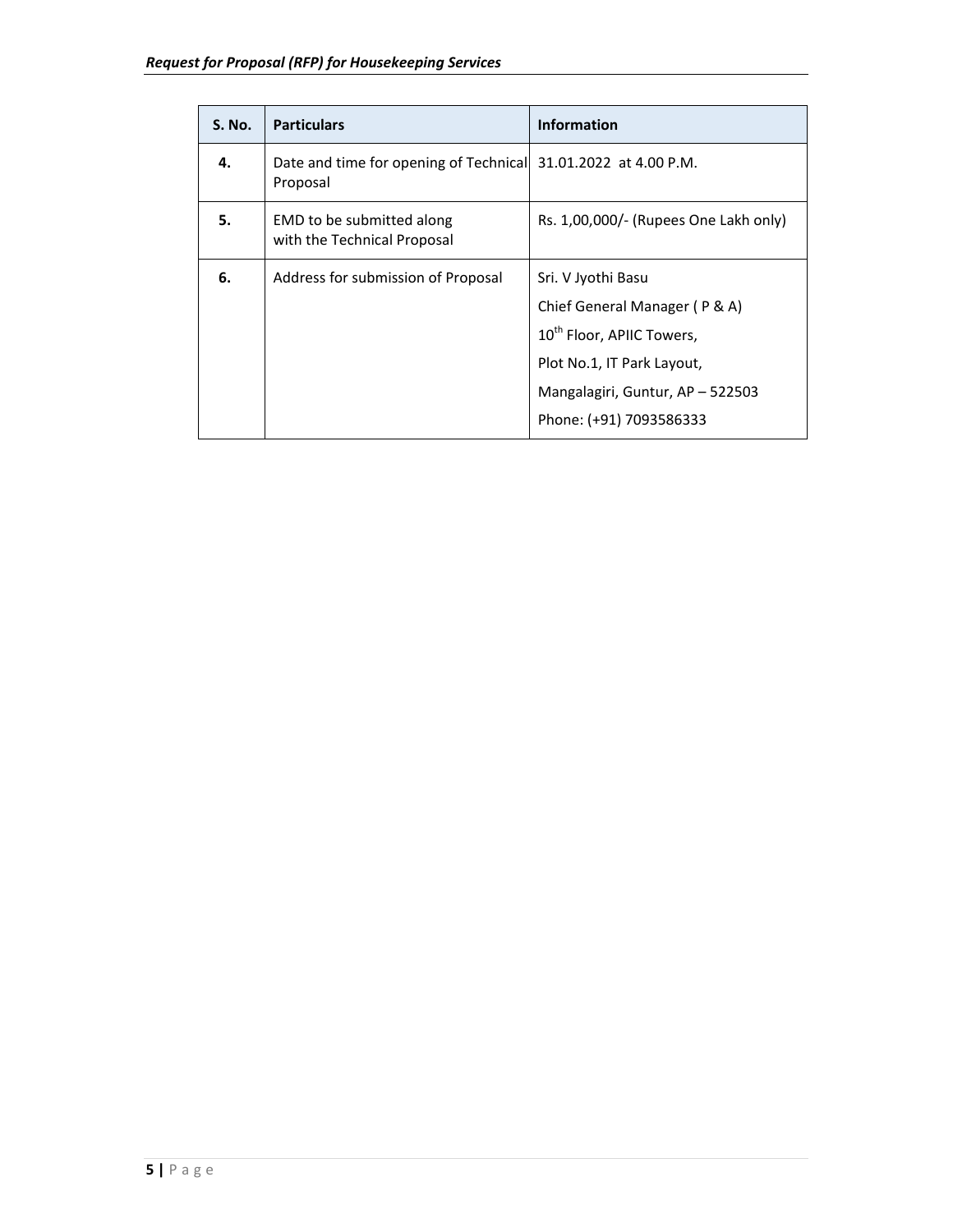## **2. TERMS OF REFERENCE (TOR)**

#### **2.1 Eligibility Criteria**

The interested Bidders shall have to comply with the following criteria to participate in the tendering process:

- a) Must have either its registered office or operating office in Andhra Pradesh. **(Self‐ attested copy of documentary evidence like Certificate of Incorporation, GST Registration Certificate, etc. to be furnished along with the technical proposal)**
- b) Must have minimum three years of experience (as on 31st March 2021) in providing Housekeeping Services on outsourcing basis either to a single organization or multiple organizations, out of which, at least one year must be in Andhra Pradesh. **(Self‐attested copies of the Service Contracts/ Agreements/ Work Orders/ Completion Certificates/ Performance Certificates from the Employers to be furnished along with the technical proposal)**
- c) Must have provided similar Housekeeping Services to at least one Government/Semi-Government/public sector undertaking clients successfully (uninterrupted/ continuous) for a period of minimum 12 months during the last 3 financial years i.e. 2018‐19, 2019‐ 20 & 2020‐21. **(Self‐attested copies of the Service Contracts/Agreements/Work Orders/Completion Certificates/ Performance Certificates from the Employers to be furnished along with the technical proposal)**
- d) Must have executed similar Housekeeping Services for Government/Semi‐Government / public sector / private sector clients for a cumulative contract value of atleast Rs. 2 Crore in last 3 financial years i.e. 2018‐19, 2019‐20 & 2020‐21. **(Self‐attested copies of the Service Contracts/Agreements/Work Orders/Completion Certificates/Performance Certificates from the Employers to be furnished along with the technical proposal)**
- e) Must have a minimum Average Annual Turnover of Rs. 1 Crore in last 3 Financial Years i.e. 2018‐19, 2019‐20 & 2020‐21. **(Self‐attested copies of Audited Profit & Loss Accounts and Balance Sheets to be furnished along with the technical proposal. Provisional Profit & Loss Accounts and Balance Sheets shall not be considered.)**

#### **2.2 Scope of Work**

The Agency shall be responsible for the following works, the scope of which are given below:

| S. No. | Category                     | No. | <b>Qualification &amp;</b><br><b>Experience</b>                                                             |
|--------|------------------------------|-----|-------------------------------------------------------------------------------------------------------------|
| 1.     | Housekeeping<br><b>Staff</b> | 23  | Age Limit: Minimum 20 years &<br>Maximum 50 years as on 31.12.2021                                          |
|        |                              |     | Educational Qualification: Minimum 7th<br>Standard (Pass)<br>Experience: Minimum 2 years in<br>similar work |

**A.**  The following Personnel shall be provided by the Agency: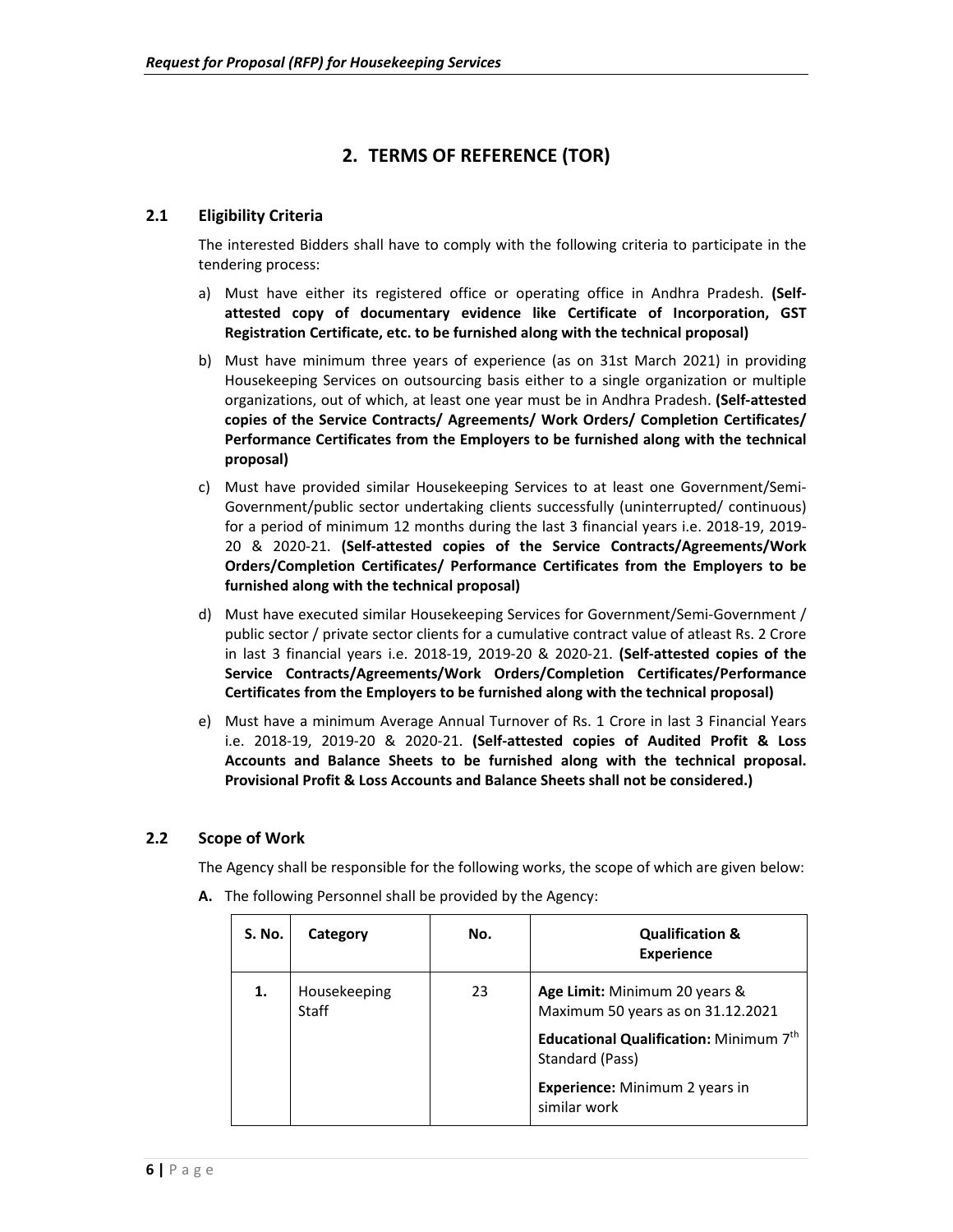| Gardeners | 4 | Age Limit: Minimum 20 years &<br>Maximum 50 years as on 31.12.2021<br>Educational Qualification: Minimum 7 <sup>th</sup><br>Standard (Pass)<br>Experience: Minimum 2 years in<br>similar work |
|-----------|---|-----------------------------------------------------------------------------------------------------------------------------------------------------------------------------------------------|
|           |   | <b>Working Hours: 8 hours</b>                                                                                                                                                                 |

- **B.**  The scope of work is as follows:
	- a) Sweeping and wet mopping of the entire Office area with disinfectants, including reception area, all cabins, stair case, etc. every day.
	- b) Collecting garbage and dumping the same outside the main gate every day at the place allotted by BMC for the purpose.
	- c) Cleaning of furniture (like working Tables, Chairs, etc.), glass doors, glass windows at the Reception and in the Office premises every day.
	- d) Cleaning of all toilets with disinfectants every day in the morning and at periodical intervals during the working hours.
	- e) Periodic cleaning of ceilings to prevent formation of cobwebs.
	- f) Cleaning of fans, tube lights, etc. at regular intervals.
	- g) Special intensive cleaning before and after meetings/ workshops/ conferences/ functions.
	- h) Performing other related tasks as & when required.

The Agency shall be responsible for the maintenance and upkeep of facilities in the office premises of APIIC in the manner as specified in Annexure‐5 & 6.

**Note: APIIC reserves the right not to accept any category of person provided by the successful bidder and it may resort to testing of skills of the persons and accept the qualified persons as per its own requirement.** 

#### **2.3 Responsibilities of the Service Provider**

Following are the responsibilities of the Agency (Service Provider):

- a) All the personnel engaged by the Agency to provide the services as desired by the APIIC have to be in proper uniform during duty hour.
- b) All the personnel shall bear photo identity cards during the duty hour. (The Photo Identity Card shall be duly verified and countersigned by the designated Official of APIIC)
- c) All the assets and property of APIIC are to be safeguarded.
- d) A qualified and dedicated personnel is to be deputed to supervise cleaning and housekeeping activities to ensure quality and efficiency in service and to act as a contact person to co-ordinate and interact with APIIC's management.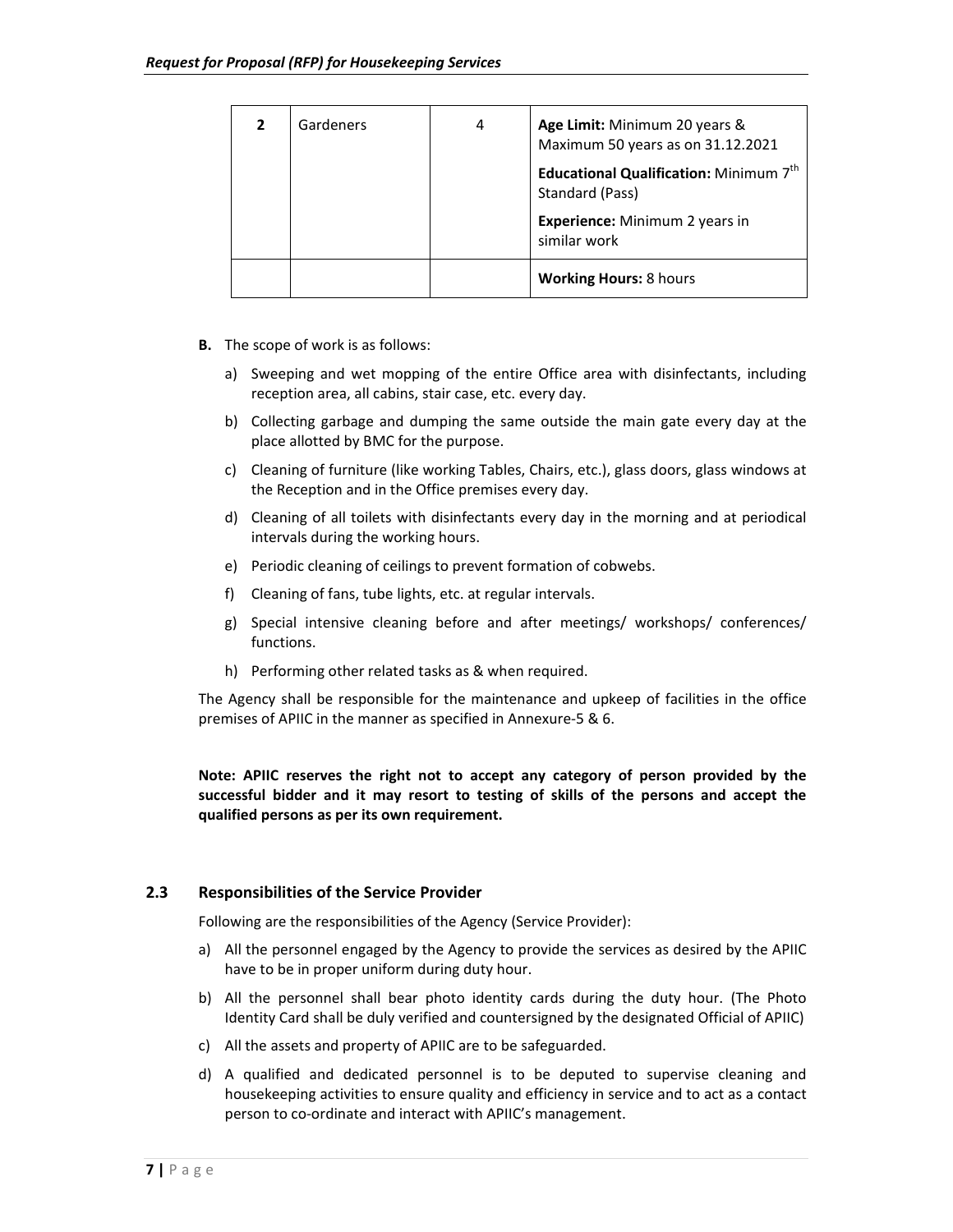- e) Maintain location‐wise log book to record all cleaning and housekeeping activities carried out in the format prescribed by the authority for checking and reference.
- f) To provide all necessary materials (Annexure‐6) including tools, equipment, disinfectant, cleaning agents and consumables of required quality and quantity needed for proper execution of the cleaning and housekeeping service.
- g) All standard safety norms are to be followed during execution of work by the Agency to avoid accidents causing damages to personnel, machines, buildings, etc.

**The Agency has to deploy two persons who will be designated as Supervisor Executives. The Supervisor Executives will be the contact persons for the Agency and shall be in charge of overall supervision of the Housekeeping service. They have to ensure that the day to day Housekeeping Service is carried out smoothly. The Supervisors must be in the age group of 30 to 50 years as on 30.12.2021. They should be a Graduate having minimum 3 years of experience in similar work (Housekeeping Services) or Intermediate (Pass) having minimum 5 years of experience in similar work (Housekeeping Services).** 

#### **2.4 Responsibilities of APIIC:**

The responsibilities of APIIC shall include:

- a) Provide space for safe storage and issue of consumables, uniforms, maintenance of records and place of sitting for Supervisors (deputed by the contractor).
- b) Clearly define the cleaning area, frequency and method of cleaning for respective locations, etc.
- c) Co-operate with the deployed staff for smooth conduct of the assignments by the contractor.
- d) Directly supervise the cleaning staff while carrying out cleaning in critical/sensitive areas like computer room, office room, etc. to avoid unwanted situations including damages, interruption, accident, etc.
- e) Develop log book, control sheet, checklist for documentation, regular monitoring and quality assurance.

**The nos. of staff are approximate in nature, which may vary at the time of issue of Work Order. The Agency will be paid for the extra persons deployed as required & requested by APIIC at the rates quoted against the categories of persons in the Financial Proposal at Annexure‐2.**

#### **2.5 Cost of RFP Document, EMD and Performance Security**

- a) The bidders shall submit along with the Technical Proposals, the cost of RFP Document for Rs.5,900/‐ (Rupees Five Thousand Nine Hundred Only ) including GST in the form of Demand Draft/ Pay Order in favour of Andhra Pradesh Industrial Infrastructure Corporation Ltd., payable at Mangalagiri, Guntur and EMD of Rs 1,00,000/‐ (Rupees One Lakh only) in form of Demand Draft/ Pay Order in favour of Andhra Pradesh Industrial Infrastructure Corporation Ltd., payable at Mangalagiri, Guntur.
- b) Performance Security shall be 10% of annual contract value. The successful bidder shall deposit the Performance Security in the form of Demand Draft (DD)/ Pay Order (PO) in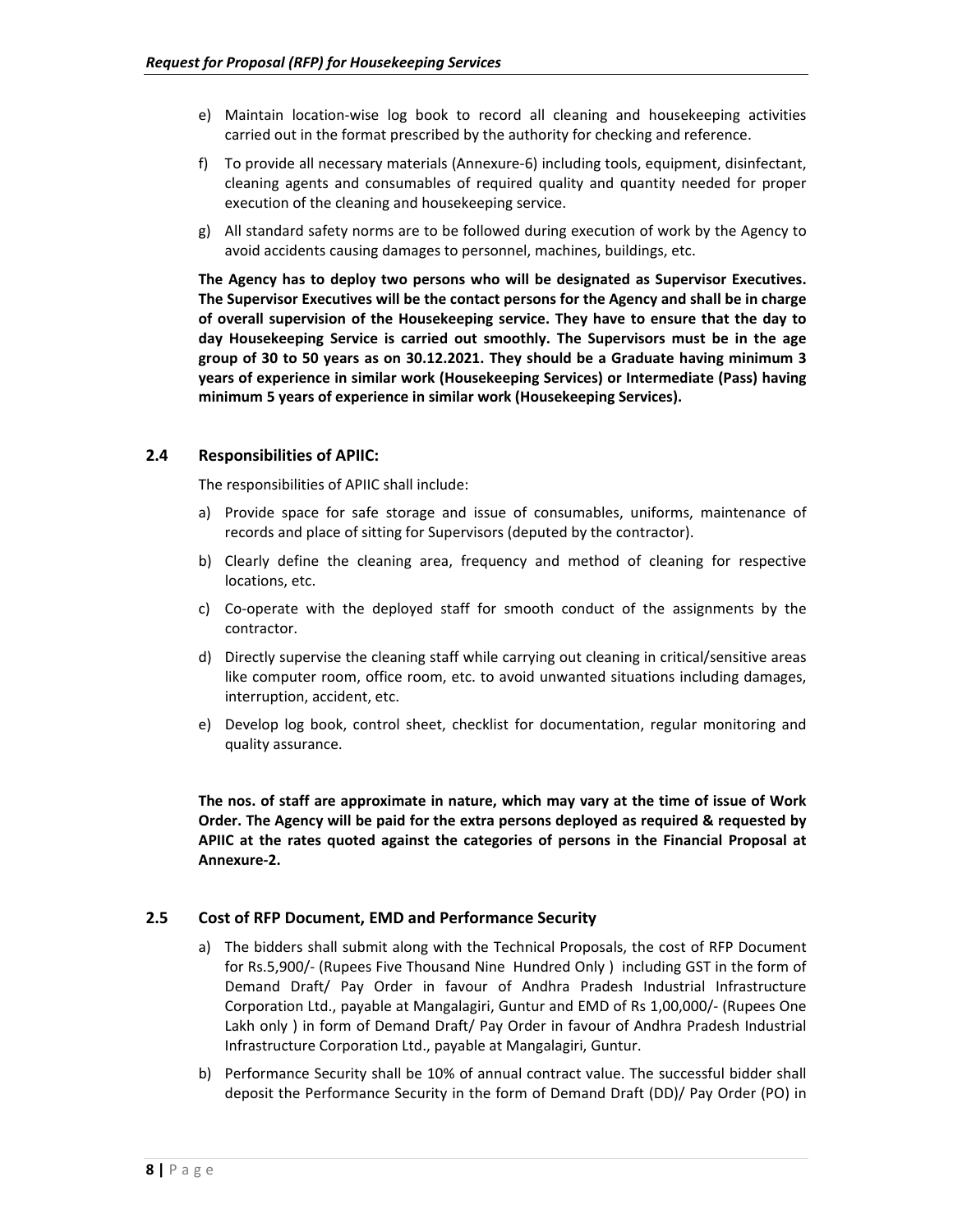favour of Andhra Pradesh Industrial Infrastructure Corporation Ltd., payable at Mangalagiri, Guntur within 10 days of notification of award.

- c) EMD of all the bidders shall be returned once the successful bidder deposits the Performance Security and signs the Contract (Annexure‐4).
- d) Performance Security of the successful bidder shall be returned within 60 days of successful completion of the contract period.

#### **2.6 Payment & Price Validity**

- a) The Agency shall be paid on monthly basis as per the contracted rate. The price shall be all-inclusive including the cost of manpower, consumables, equipment and management.
- b) While the bill for  $1<sup>st</sup>$  month shall be paid after submission of bill for the month, payment from the  $2<sup>nd</sup>$  month onwards shall be made subject to production of documentary evidence of having made all statutory payments such as EPF, ESI, etc. for the previous month.
- c) The price as quoted by the Agency (as per Annexure-2) shall remain unchanged in the first year of operation. There shall be a price escalation up to 5% for each year of successful operation.
- d) GST, if any, shall be paid at the applicable rate.

#### **2.7 Period of Engagement**

- a) The engagement shall be for a period of One year from the date of actual operation (beginning of service) or signing of contract whichever is later.
- b) The contract may be renewed for another year subject to satisfactory performance of the Agency and with the mutual consent of both the parties.
- c) The agency shall sign the contract (Format given in Annexure-4) and start providing services (actual engagement of personnel) within 10 days of issue of Letter of Award/ Intimation.

#### **2.8 Termination /Suspension of Agreement**

- a) The contract can be terminated at any time prior to its completion by either Party with 60 days of notice period.
- b) APIIC may, by a notice in writing suspend the agreement if the service provider fails to perform any of his obligations including carrying out the services, provided that such notice of suspension:
	- (i) Shall specify the nature of failure, and
	- (ii) Shall request remedy of such failure within a period not exceeding 15 days after the receipt of such notice.
- c) APIIC after giving 30 days clear notice in writing expressing the intention of termination by stating the ground/grounds on the happening of any of the events (i) to (iv) below, may terminate the agreement after giving the service provider reasonable opportunity of being heard.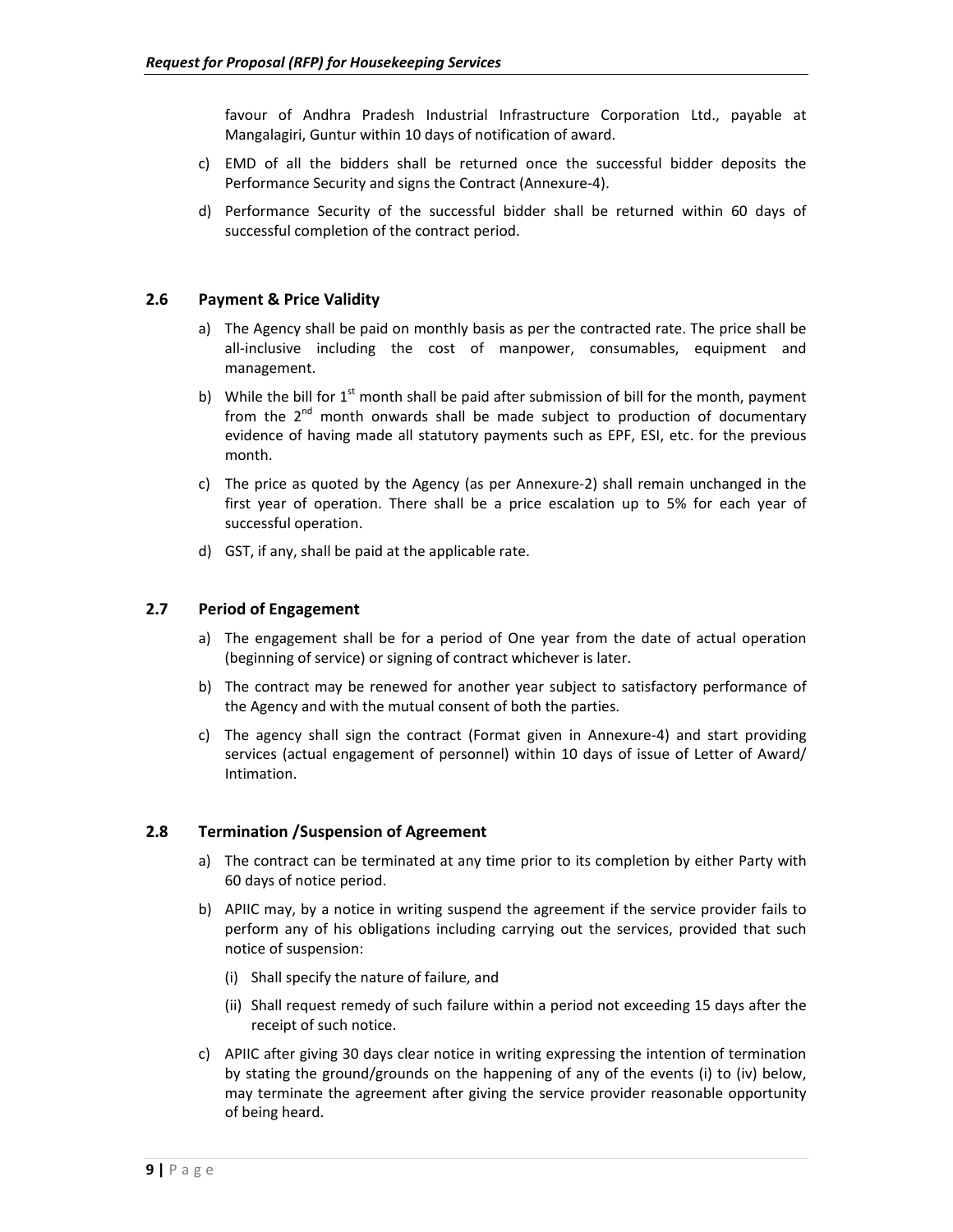- (i) If the service provider does not remedy a failure in the performance of his obligations within 15 days of receipt of notice or within such further period as APIIC have subsequently approved in writing.
- (ii) If the service provider becomes insolvent or bankrupt.
- (iii) If, as a result of force majeure, the service provider is unable to perform a material portion of the services in a period of not less than 60 days: or
- (iv) If, in the judgment of APIIC, the service provider is engaged in corrupt or fraudulent practices in competing for or in implementation of the project.

#### **2.9 Detail of Office Premises**

Bidders are requested to visit the office premises of APIIC to assess the actual area to be covered and the quantum of work.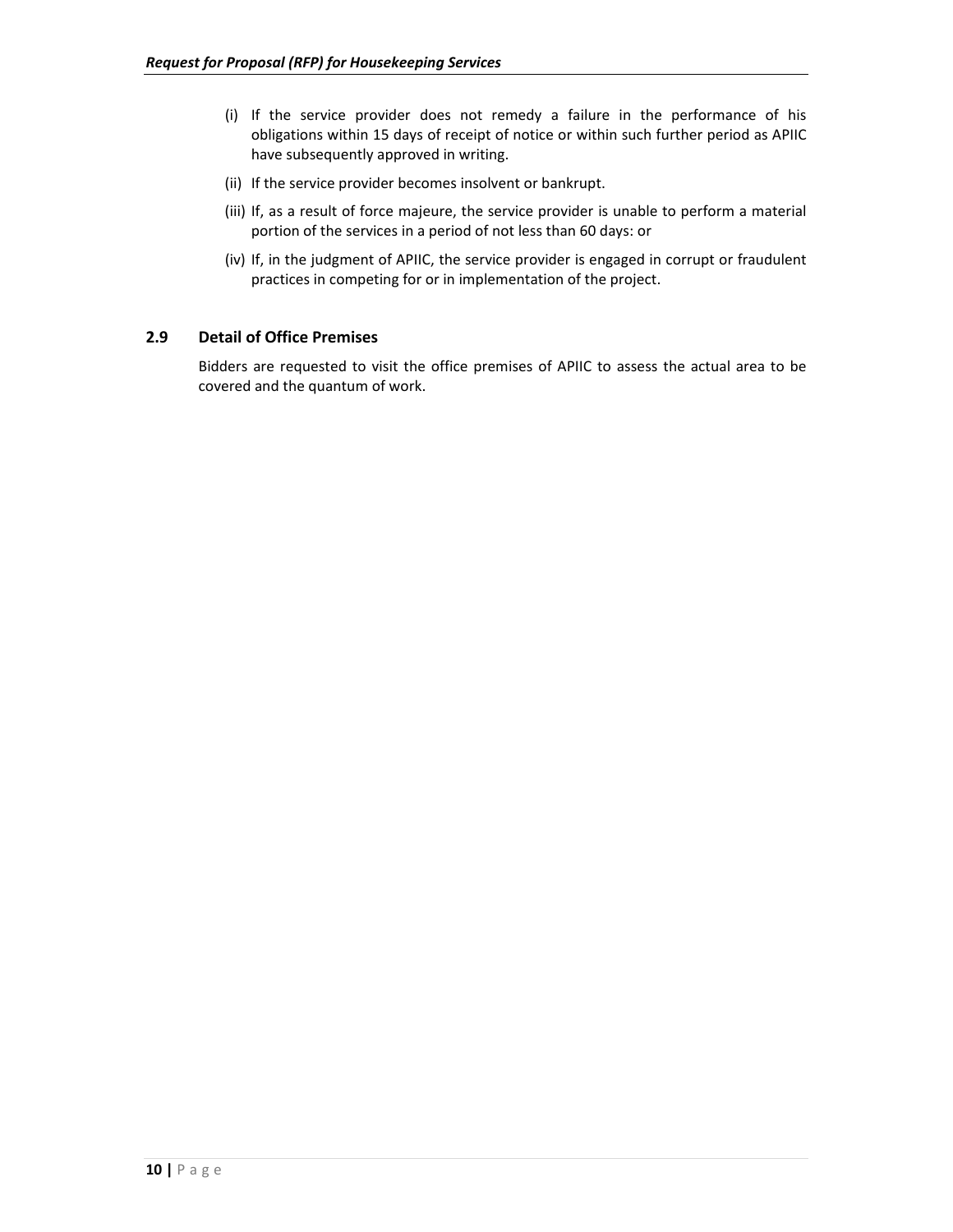## **3. INSTRUCTIONS TO BIDDERS**

#### **3.1 Submission of the Proposal**

- a) The proposal shall be submitted in a sealed envelope with clear inscription as "PROPOSAL FOR HOUSEKEEPING SERVICES" on top of it before due date and time.
- b) The Proposal shall be in two parts i.e. Cover‐A and Cover‐B. "Cover‐A" shall contain the Technical Proposal and "Cover‐B" shall contain the Financial Proposal.
- c) Technical and Financial Proposal shall be submitted separately in sealed covers with clear inscription as "TECHNICAL/ FINANCIAL PROPOSAL" on top of respective covers and both the sealed envelopes shall be sealed in a third envelop with required inscription on it as mentioned in Clause (a) above.
- d) The Proposal shall remain valid for a period not less than 120 days after the last date of submission of RFP.

#### **3.2 Contents of the Proposal**

- a) The technical proposal in addition to proof of eligibility shall contain:
	- 1. All the information, documents and clarifications as required under Annexure-1 & ToR.
	- 2. EMD (in form of DD/PO) and RFP Document Cost (in form of DD/PO).
	- 3. Copy of the RFP Document signed on every page by the duly authorized Signatory.
	- 4. Authorization Certificate issued by the Agency for the Signatory signing the Documents submitted to APIIC for this Tender.
- b) The Financial Proposal shall be submitted in the format given in Annexure‐2.

#### **3.3 Evaluation and Selection**

- a) The proposals shall be evaluated in two stages i.e. technical evaluation and financial evaluation.
- b) The Financial Proposals shall be opened of those bidders who will qualify in the technical evaluation.
- c) The minimum qualifying score in technical evaluation shall be 70 marks out of 100 marks and the financial proposals of the bidders who secure the minimum 70 marks shall be opened. Format for technical evaluation is given in Annexure‐3.
- d) Financial proposals shall be opened in the presence of the technically qualified bidders' representatives, who choose to attend in person at the address given below:

Andhra Pradesh Industrial Infrastructure Corporation Ltd.

10<sup>th</sup> Floor, APIIC Towers, Plot No.1, IT Park Layout,

Mangalagiri, Guntur, AP – 522503

**Date of Opening of financial proposals shall be communicated to the technically qualified bidders.**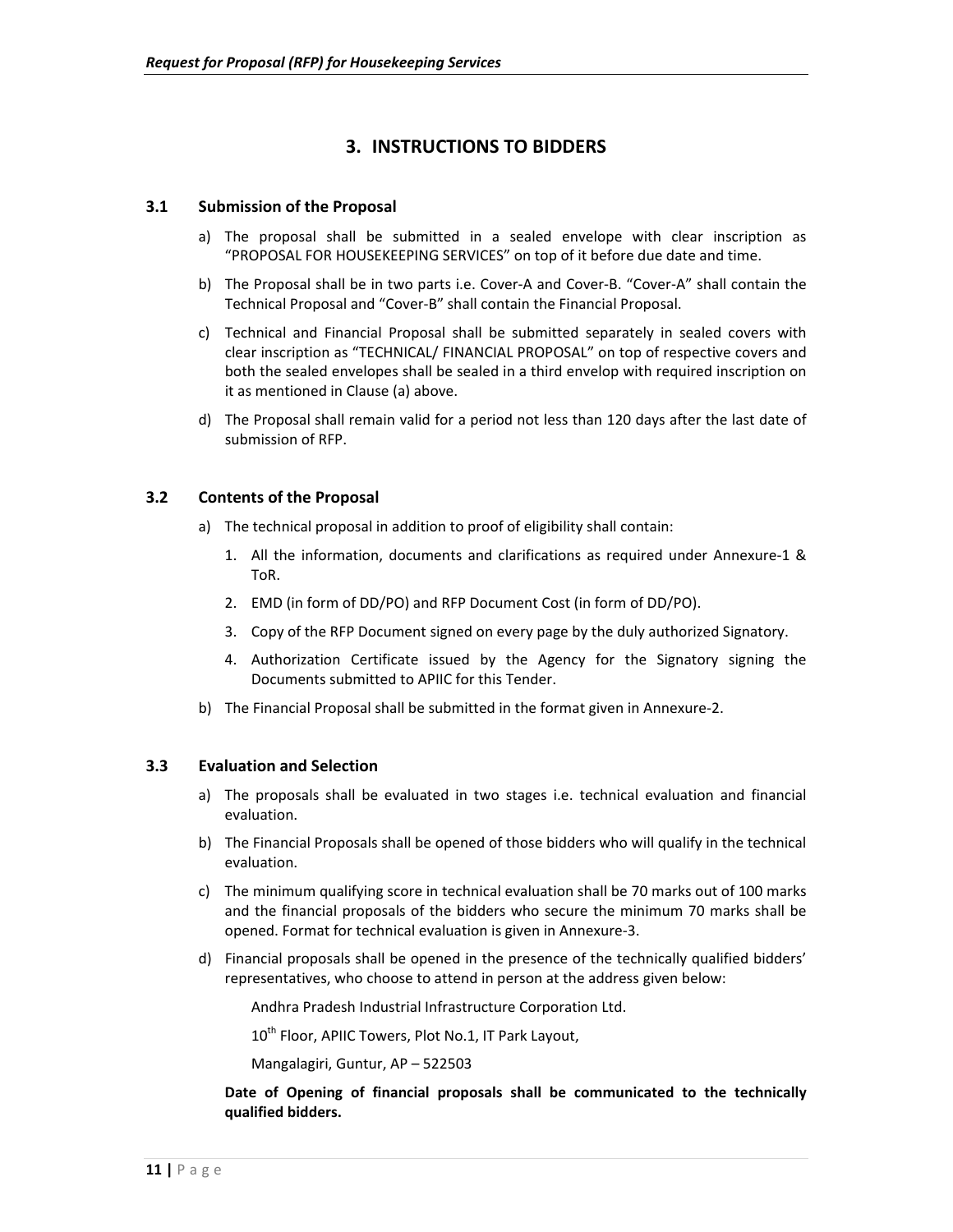e) For financial evaluation, Price excluding Tax shall be taken into consideration i.e. Annual Cost Excluding Tax (Column 'D' of Row 'B' of Annexure‐2: Financial Proposal).

#### **3.4 Award of Contract**

- a) Contract shall be awarded to the technically qualified bidder who has quoted the lowest financial proposal as per Clause No. 3.3 (e).
- b) In case two bidders quote the same financial proposal, the bidder with the highest average annual turnover during the last 3 financial years i.e. 2018‐19, 2019‐20 & 2020‐ 21 shall be awarded the contract.
- c) The successful bidder has to submit the CV of each Personnel proposed along with the following documents with the contract ‐
	- (i) Educational Certificates
	- (ii) Training Certificate, if any
	- (iii) Previous work experience
- d) Any effort by a bidder to influence APIIC in its decision on bid evaluation or placement of Work Order may result in rejection of the bidder's offer.
- e) Any legal dispute arising out of this is subject to Guntur jurisdiction only.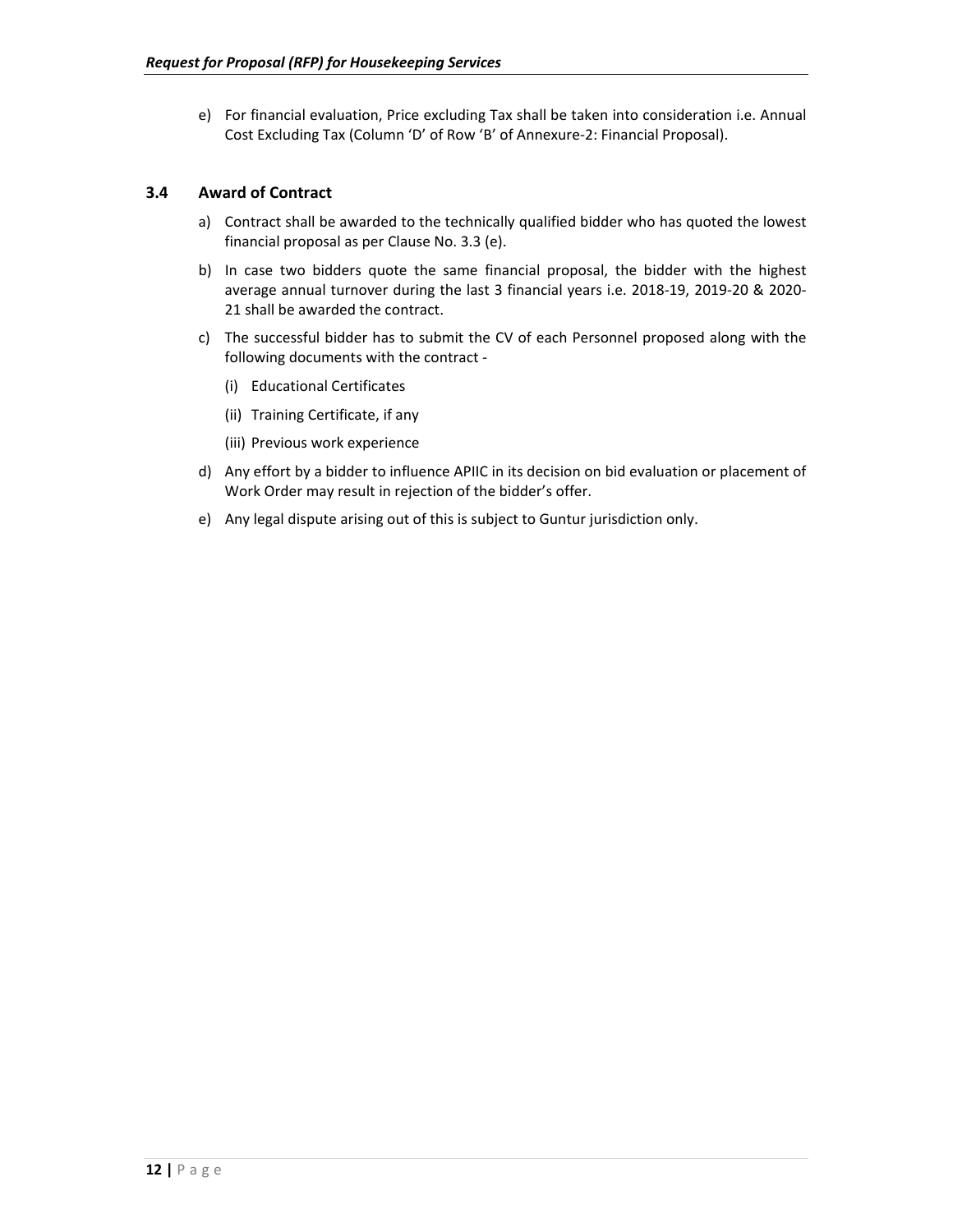## **4. SPECIAL CONDITIONS OF CONTRACT**

- a) The deployed Staff must be skilled and competent with requisite physical fitness.
- b) The deployed Staff should carry out the works assigned to them with due sincerity, diligence, efficiency & punctuality.
- c) The personnel deployed by the Agency should not have any Police records/ criminal cases against them.
- d) APIIC may advise the Agency to disengage any of its staff from service, with 24 hours of prior intimation, in case APIIC found any negligence on the part of that particular staff.
- e) The Agency shall be totally responsible for the conduct of the personnel engaged for the service and APIIC shall not be responsible for their conduct at any point of time.
- f) In case of any damage/ pilferage caused to the property of APIIC due to mishandling, carelessness of the Agency or its personnel then the same shall be recovered from the Agency adjusting the amount against their monthly bill.
- g) The persons deployed shall, during the course of their work, may have access to classified documents, which they are not supposed to divulge to third parties. Any breach of this condition shall make the Agency as well as the person deployed shall be liable for penal action under the applicable laws besides, action for breach of contract.
- h) APIIC shall provide suitable space to the Agency for storage of tools, equipment, chemicals and consumables required for the services and safe custody of all such materials will be Agency's sole responsibility.
- i) All the personnel engaged for the service shall be covered under insurance against any personal accident by the Agency and the APIIC shall not be liable for any payment on account of compensation.
- j) The Agency shall maintain all statutory registers under the law and shall produce the same, on demand, to APIIC or any other statutory authority.
- k) The Agency shall also be liable for depositing all taxes, levies, cess, etc. on account of service rendered to APIIC with the concerned tax collection authorities, from time to time, as per the applicable rules and regulations. The Agency shall have the responsibility to furnish documentary evidence in support of the statutory compliance to APIIC, as and when sought for.
- l) The Tax Deducted at Source (TDS) shall be done as per the provisions under Income Tax Act and APIIC shall provide TDS certificate to the Agency.
- m) The Agency shall be solely responsible for compliance of all statutory provisions like payment of minimum wages to the personnel deployed, ESI, Insurance, EPF, etc. APIIC shall have no liability in this regard.
- n) APIIC shall not be held responsible for any statutory non-compliance on the part of the Agency with respect to the Labour Laws including EPF, ESI, Workman Compensation, Insurance, Minimum Wages Act, Labour Safety, etc. or otherwise. And in no circumstances, APIIC shall be made a party to it in case of any dispute arising out of such non‐compliance.
- o) In case of non-performance, part performance or non-adherence of the statutory obligations due to negligence on part of the Agency, penalty would be imposed by the APIIC proportionate to the extent of default/ non‐compliance.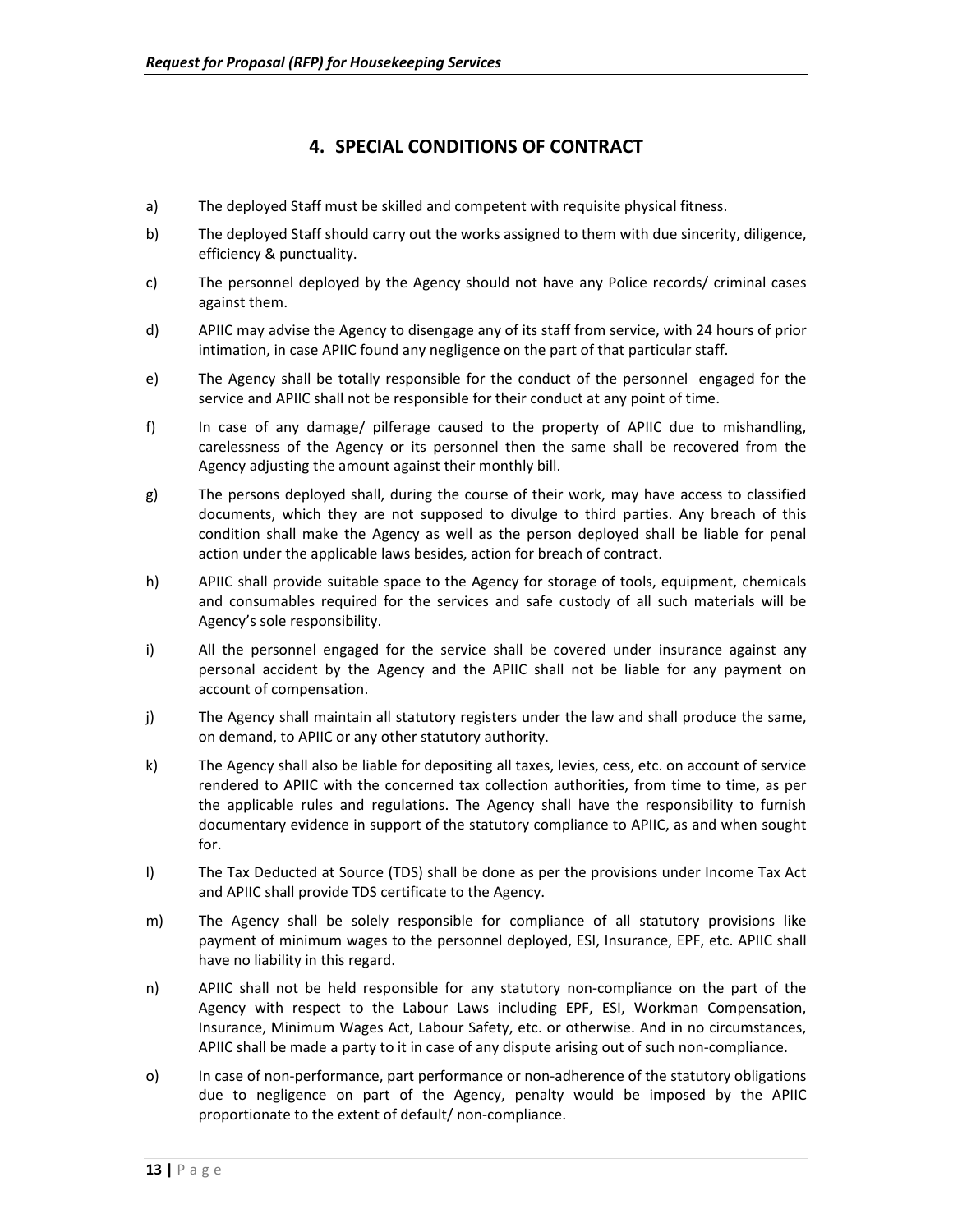- p) APIIC shall not be responsible for any financial loss or any injury to any person deployed by the Agency in the course of their performing the functions/duties, or for payment towards any compensation.
- q) The persons deployed by the Agency shall not claim nor shall be entitled to pay, perks and other facilities admissible to regular/ confirmed employees of APIIC during the currency or after expiry of the Contract.
- r) In case of termination of this Contract on its expiry or otherwise, the persons deployed by the Agency shall not be entitled to and will have no claim for any absorption in the regular/ otherwise capacity in APIIC.
- s) The persons deployed by the Agency shall not claim any benefit/ compensation/ absorption/ regularization of services with APIIC under the provision of any Act/ Rules.
- t) The transportation, food, medical and other statutory requirements in respect of each personnel deployed shall be the responsibility of the Agency and not of APIIC.
- u) The Agency shall provide a suitable substitute well in advance if there is any probability of the person leaving the job due to his/ her own personal reasons. The payment in respect of the overlapping period of the substitute shall be the responsibility of the Agency.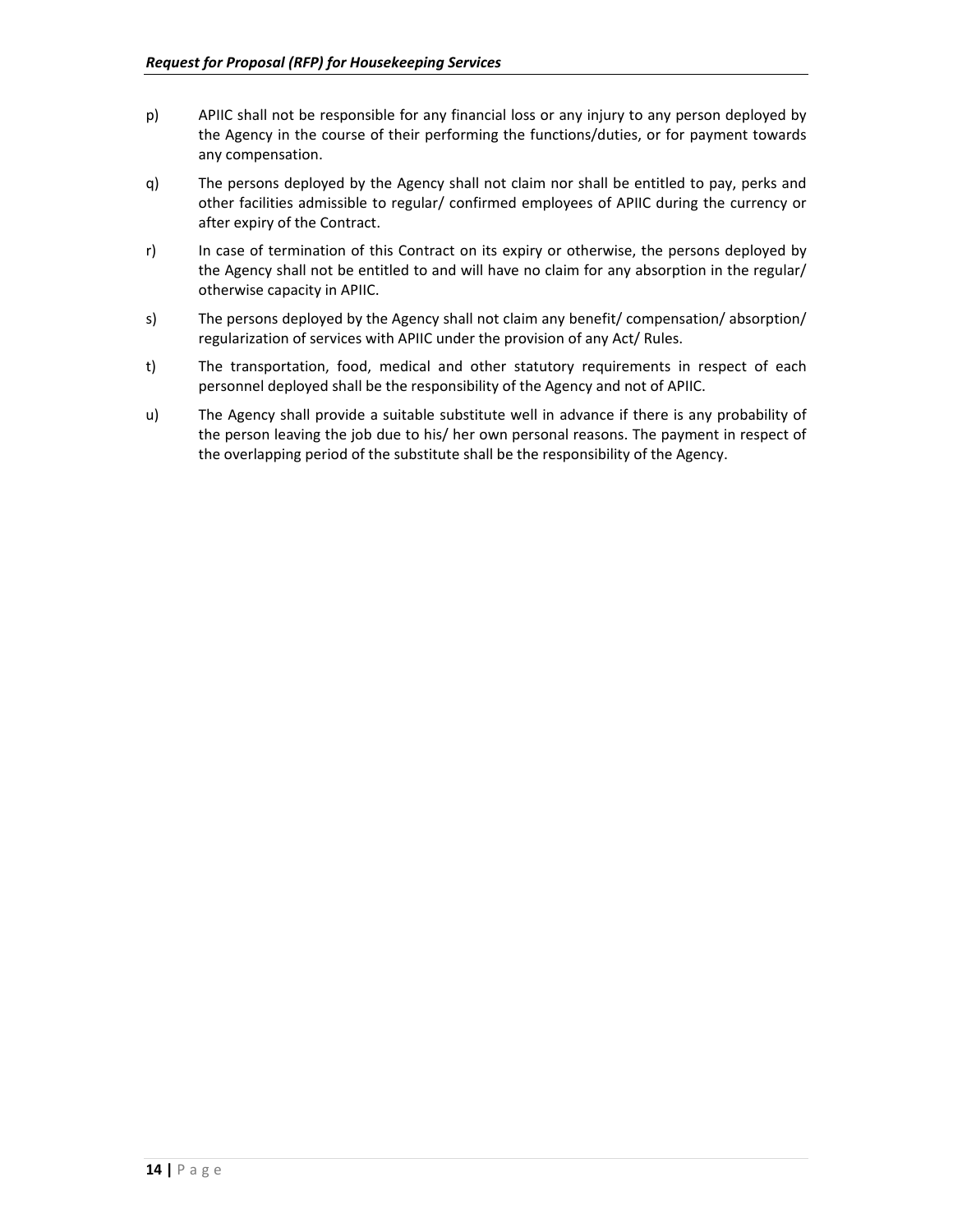## **5. PENALTY CLAUSES**

- 1) In case the contractor fails to commence/ execute the work as stipulated in the agreement or there is a breach of any terms and conditions of the contract, APIIC reserves the right to impose the penalty as detailed below:
	- a. 2% of cost of order/ agreement per week, up to 2 weeks delay.
	- b. After 2 weeks delay, APIIC reserves the right to cancel the contract and withhold the agreement and get this job be carried out from other contractor (s) from open market at the competitive rates. The defaulting contractor will be blacklisted for a period of 2 years and the differential amount, if any, will be recovered from the contractor by forfeiting the Performance Security deposited by the contractor.
- 2) For any breach of contract, APIIC shall impose a penalty to the extent of Rs. 10,000/- only on the first occasion upon the agency in the event of breach, violation or contravention of any of the terms and conditions contained herein brought to the notice of APIIC.
- 3) If the lapse is repeated, the extent of penalty will be doubled on each such occasion. Some of the instances in which penalty would be imposed are enumerated below, but these are not exhaustive, and penalty may be imposed on any violation/ breach or contravention of any of the terms and conditions as well as assigned duties and responsibilities
	- a) If any personnel(s) working is not found in proper uniform and not carrying their photo identity cards.
	- b) If any personnel(s) working is found indulging in smoking/ drinking/ sleeping during duty hours.
	- c) If the behavior of the deployed personnel(s) is found to be discourteous to any official of APIIC.
	- d) If any person is found performing duty by submitting a fake name and address.
	- e) If any person is found on duty other than that mentioned in the approved list provided by the Agency to APIIC.
- 4) In case of any stains on the floor/ wall, the committee will consider the circumstances and if the responsibility is fixed on the Agency, APIIC will make good the losses by deducting the cost of loss from the Performance Security Deposit of the Agency or next month's bill of the Agency in one or more installments.
- 5) If required number of manpower is not deployed by the Agency, then proportionate amount will be deducted during payment.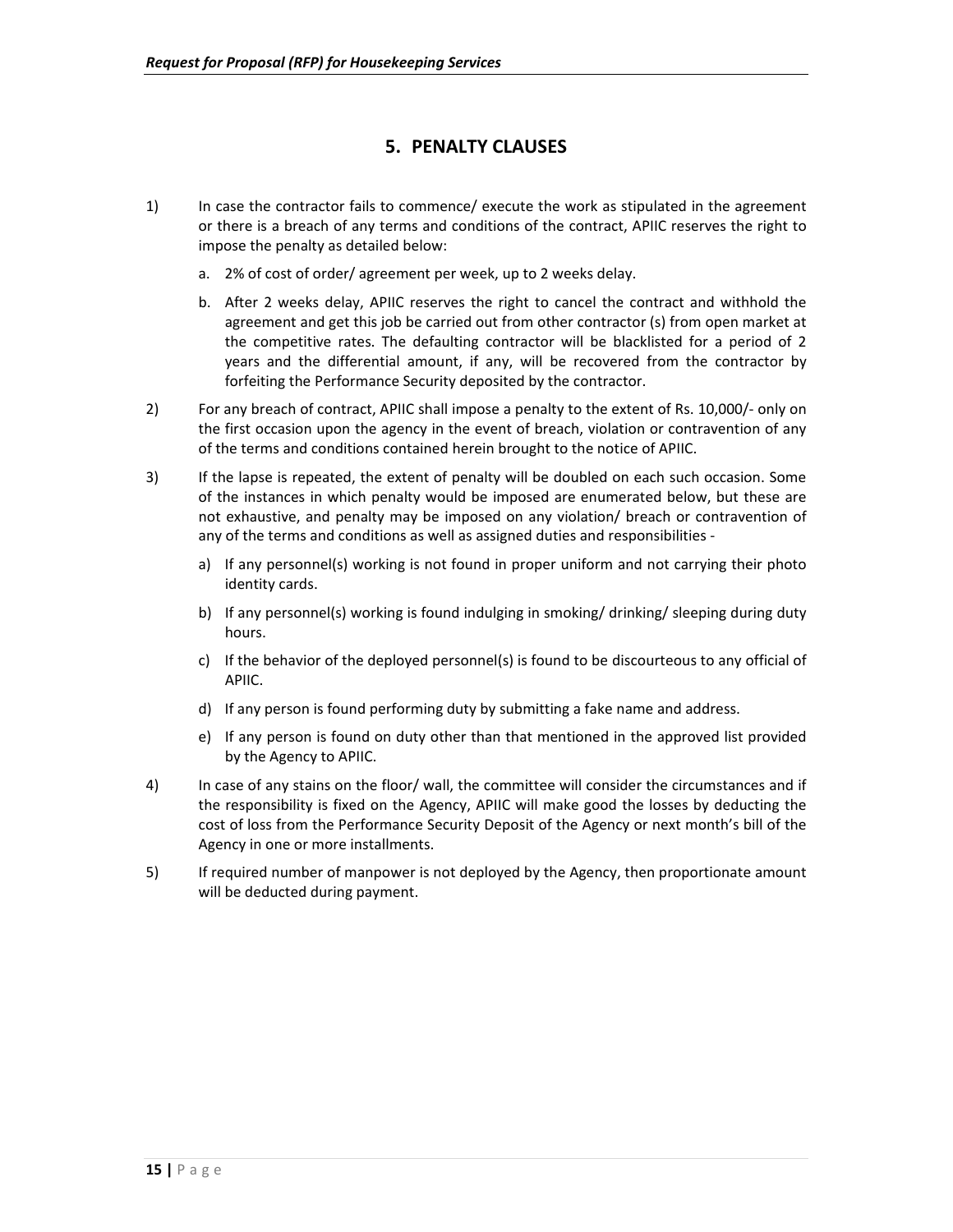## **6. ANNEXURES**

#### **6.1 ANNEXURE‐1: Profile of the Bidder**

## **(To be furnished along with the Technical Proposal: Cover "A")**

| <b>S. No.</b> | <b>Particulars</b>                                                                                                                                                                                                                                                                                                                                                                                                                                                   | <b>Details</b>                                                                                                                                                                       |
|---------------|----------------------------------------------------------------------------------------------------------------------------------------------------------------------------------------------------------------------------------------------------------------------------------------------------------------------------------------------------------------------------------------------------------------------------------------------------------------------|--------------------------------------------------------------------------------------------------------------------------------------------------------------------------------------|
| 1.            | Name and Address of the Bidder                                                                                                                                                                                                                                                                                                                                                                                                                                       |                                                                                                                                                                                      |
| 2.            | <b>Constitution and Date of</b><br>Incorporation/ Registration (Self-<br>attested copy of Certificate of<br>Incorporation/ Registration to be<br>furnished)                                                                                                                                                                                                                                                                                                          | (NGO / Partnership Firm/ Company<br>/ Others)<br>Date of Incorporation / Registration                                                                                                |
| 3.            | Name, designation, contact no. and<br>address of the contact person/local<br>representative                                                                                                                                                                                                                                                                                                                                                                          |                                                                                                                                                                                      |
| 4.            | Years of experience in similar line of<br>activity along with the list of clients<br>to whom similar service has been<br>provided in last three years i.e.<br>2018-19, 2019-20 & 2020-21<br>(Self-attested copies of the Service<br>Contracts/ Agreements/ Work<br>Orders/ Completion Certificates/<br>Performance Certificates from the<br>Employers to be furnished)<br>(Separate list for Govt. / Public<br>sector and private sector clients to<br>be furnished) | a) Name of Client<br>b) Date of Contract<br>c)<br>Duration of Engagement<br>d) Contract Value<br>e) Contact Status<br>(Completed/Ongoing)                                            |
| 5.            | Financial position and operational<br>results for last three financial years<br>i.e. 2018-19, 2019-20 & 2020-21                                                                                                                                                                                                                                                                                                                                                      | Self-attested copies of Audited Profit &<br>Loss Accounts and Balance Sheets to be<br>furnished.<br>Provisional Profit & Loss Accounts and<br>Balance Sheets shall not be considered |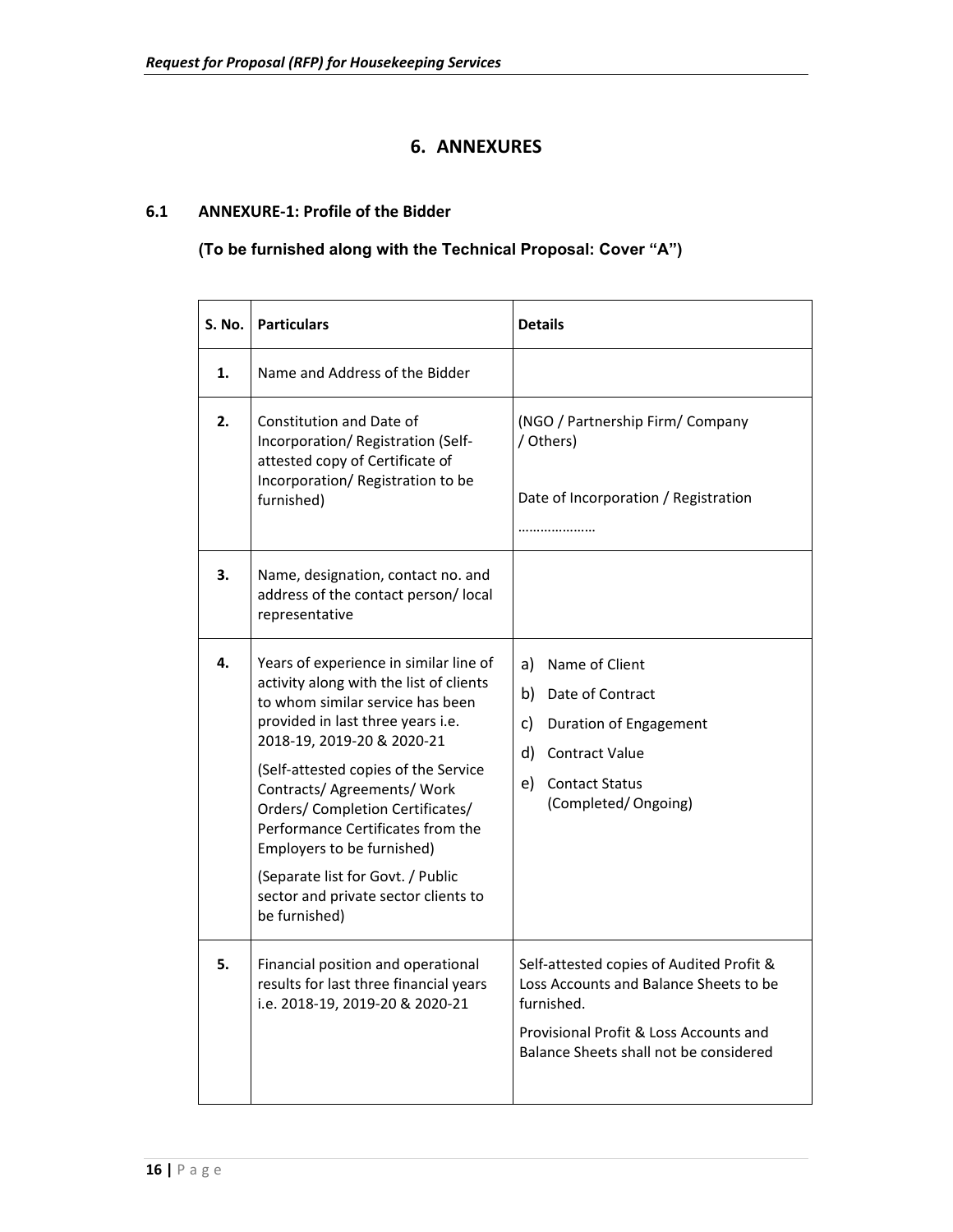| S. No. | <b>Particulars</b>                                                                                        | <b>Details</b> |
|--------|-----------------------------------------------------------------------------------------------------------|----------------|
| 6.     | Any other details the applicant<br>would like to furnish (Example:<br><b>Awards &amp; Accreditations)</b> |                |

*Note:* 

*(i) Information to be furnished in separate sheet wherever necessary.* 

*(ii) In case of documents, they shall be self‐attested photocopies*.

Date:

Place:

Authorized Signatory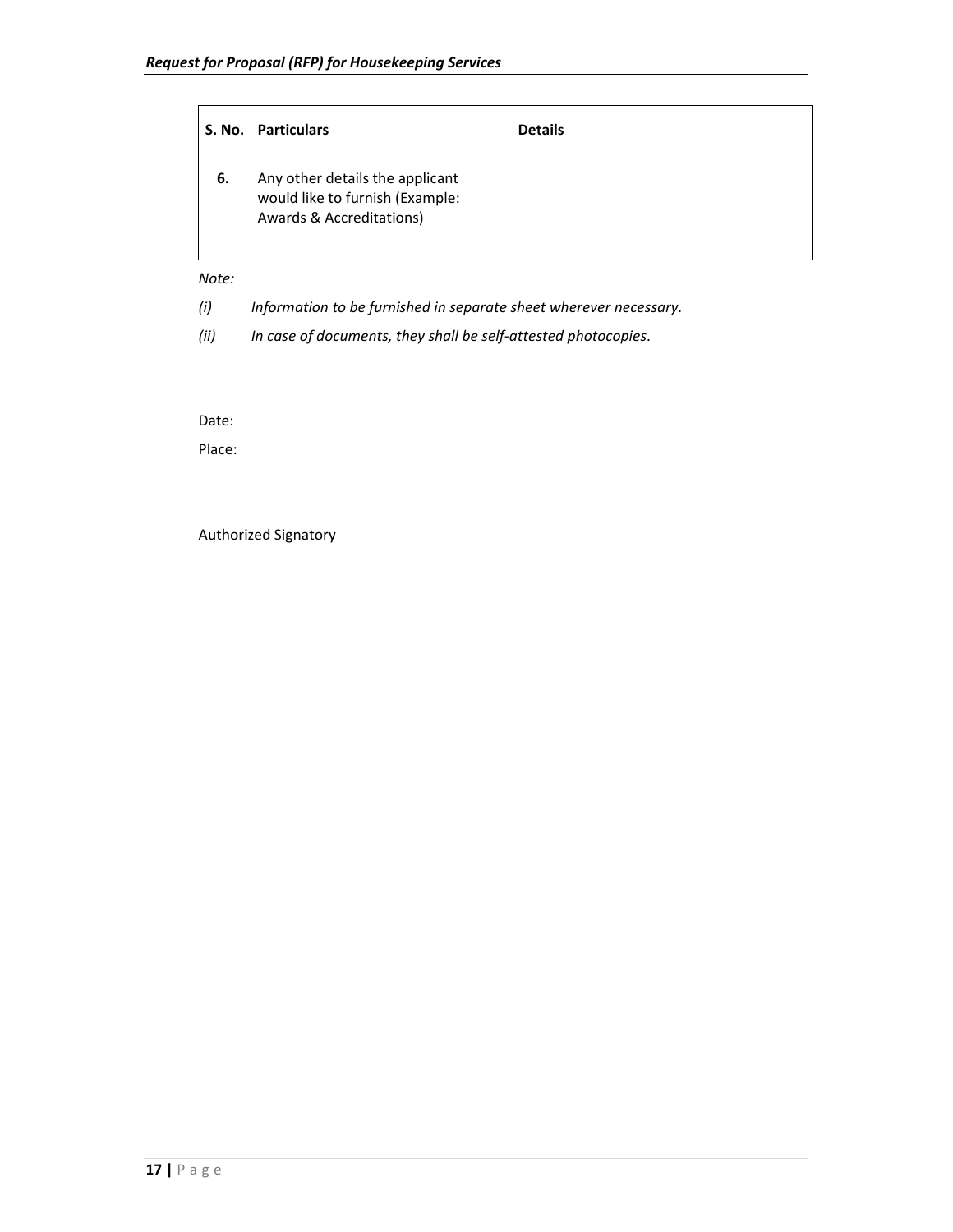## **6.2** ANNEXURE‐2: Financial Proposal

## Name and Address of the Bidder: \_\_\_\_\_\_\_\_\_\_\_\_\_\_\_\_\_\_\_\_\_\_\_\_\_\_\_\_\_\_\_\_\_\_\_\_\_\_\_\_\_\_\_\_\_\_\_\_

| <b>S. No.</b> | <b>Particulars</b>                    | No.            | Rate per<br>Person per<br>Month<br>(Excluding<br>Tax) (Rs.) | <b>Monthly</b><br>Cost<br>(Excluding<br>Tax)<br>(Rs.) | <b>Annual Cost</b><br>(Excluding<br>$Tax)$ (Rs.) |
|---------------|---------------------------------------|----------------|-------------------------------------------------------------|-------------------------------------------------------|--------------------------------------------------|
|               |                                       | (a)            | (b)                                                         | $(c=a \times b)$                                      | $(d = c \times 12)$                              |
| A1            | <b>Manpower Cost</b>                  |                |                                                             |                                                       |                                                  |
| 1.            | Housekeeping Staff                    | 23             |                                                             |                                                       |                                                  |
| 2.            | Gardeners                             | 4              |                                                             |                                                       |                                                  |
| 3.            | Supervisors                           | $\overline{2}$ |                                                             |                                                       |                                                  |
|               | Sub-Total of A1                       | 29             |                                                             |                                                       |                                                  |
| A2            | <b>Tools &amp; Consumable Cost</b>    |                |                                                             |                                                       |                                                  |
| 1.            | Tools & Equipment Cost (Pro-<br>rata) |                |                                                             |                                                       |                                                  |
| 2.            | Consumables                           |                |                                                             |                                                       |                                                  |
|               | Sub-Total of A2                       |                |                                                             |                                                       |                                                  |
| A3            | Other Costs, if any (Pl. specify)     |                |                                                             |                                                       |                                                  |
| 1.            |                                       |                |                                                             |                                                       |                                                  |
| 2.            |                                       |                |                                                             |                                                       |                                                  |
|               | Sub-Total of A3                       |                |                                                             |                                                       |                                                  |
|               |                                       |                |                                                             |                                                       |                                                  |
| В.            | <b>TOTAL PRICE EXCLUDING TAX</b>      |                |                                                             |                                                       |                                                  |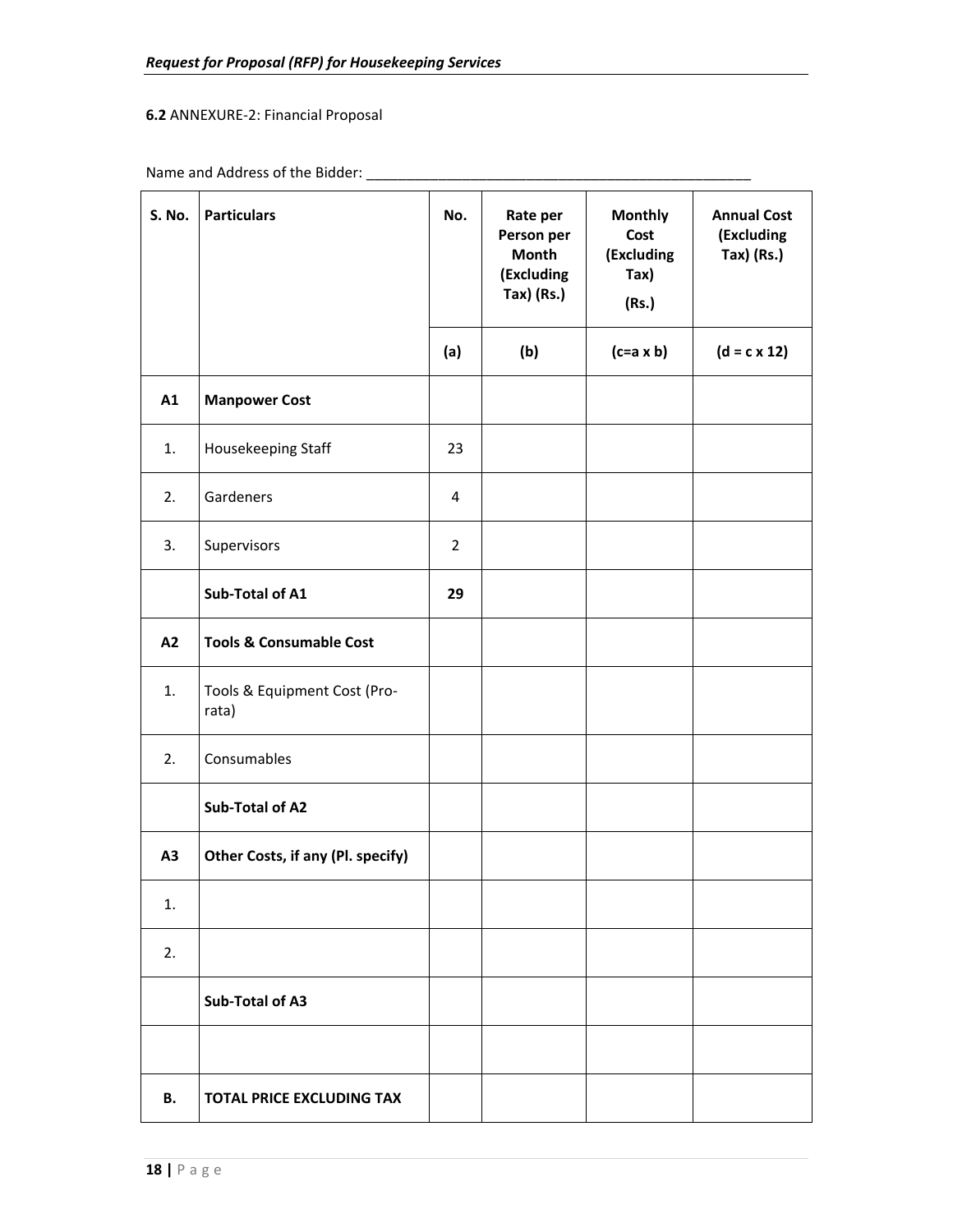| <b>S. No.</b> | <b>Particulars</b>                | No. | Rate per<br>Person per<br><b>Month</b><br>(Excluding<br>Tax) (Rs.) | <b>Monthly</b><br>Cost<br>(Excluding<br>Tax)<br>(Rs.) | <b>Annual Cost</b><br>(Excluding<br>Tax) (Rs.) |
|---------------|-----------------------------------|-----|--------------------------------------------------------------------|-------------------------------------------------------|------------------------------------------------|
|               |                                   | (a) | (b)                                                                | $(c=a \times b)$                                      | $(d = c \times 12)$                            |
|               | $(A1+A2+A3)$                      |     |                                                                    |                                                       |                                                |
|               |                                   |     |                                                                    |                                                       |                                                |
| C.            | <b>TAX</b>                        |     |                                                                    |                                                       |                                                |
| 1.            | GST (Rate- ____________%)         |     |                                                                    |                                                       |                                                |
| 2.            | Other Taxes, if any (Pl. Specify) |     |                                                                    |                                                       |                                                |
|               | Total of $C(1+2)$                 |     |                                                                    |                                                       |                                                |
|               |                                   |     |                                                                    |                                                       |                                                |
| D.            | PRICE INCLUDING TAX (A+B)         |     |                                                                    |                                                       |                                                |

**Total Price Excluding Tax: ₹. .…………..…… (in words……………………………) only** 

*Note:* 

- *1. Mention the % of GST as applicable. Also, the details of Other Taxes, if any, are to be mentioned.*
- *2. If there is a discrepancy between the unit price and the line item total that is obtained by multiplying the unit price by the nos., the unit price shall prevail, and the line item total shall be accordingly corrected.*
- *3. If there is an error in a total corresponding to the addition or subtraction of subtotals, the subtotals shall prevail, and the total shall be accordingly corrected.*
- *4. If there is a discrepancy between words and figures, the amount in words shall prevail, unless the amount expressed in words is related to an arithmetic error, in which case, the amount in figures shall prevail subject to (2) and (3) above.*
- *5. If the firm submitting the lowest evaluated bid does not accept the correction of errors, its proposal shall be rejected.*

Date:

Place:

#### Authorized Signatory

(Signature and seal of the authorized signatory)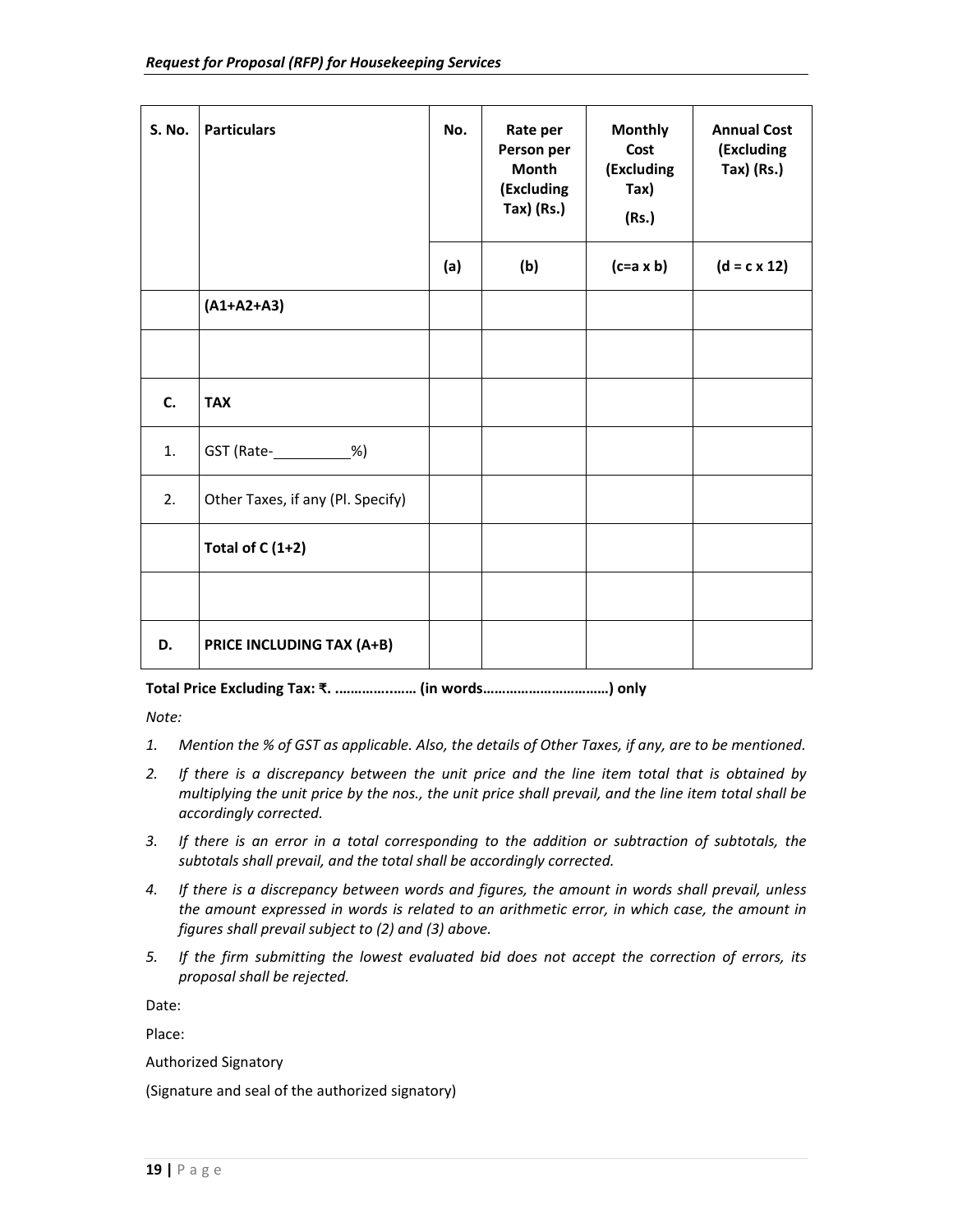## **6.3 ANNEXURE‐3: Format for Evaluation of Technical Proposal**

(For Office Use Only)

Name of the Bidder: \_\_\_\_\_\_\_\_\_\_\_\_\_\_\_\_\_\_\_\_\_\_\_\_\_\_\_\_\_\_\_\_\_\_\_\_\_\_\_\_\_\_\_\_\_\_\_\_

| S. No.       | <b>Criteria</b>                                                                                           | <b>Maximum</b><br><b>Marks</b> | <b>Marks</b><br><b>Obtained</b> | <b>Remarks</b> |
|--------------|-----------------------------------------------------------------------------------------------------------|--------------------------------|---------------------------------|----------------|
| 1.           | <b>Years of Business Experience:</b>                                                                      | 20                             |                                 |                |
|              | $\bullet$<br>Between 3 to 5 years: 15 marks                                                               |                                |                                 |                |
|              | $\bullet$<br>Between 5 to 7 years: 17 marks                                                               |                                |                                 |                |
|              | $\bullet$<br>Above 7 years: 20 marks                                                                      |                                |                                 |                |
|              | (To be calculated from the date of incorporation/<br>registration)                                        |                                |                                 |                |
| 2.           | Market Presence/ Clientele (Last three years i.e.<br>2018-19, 2019-20 & 2020-21)                          | 20                             |                                 |                |
|              | Govt./ Semi-Govt./ Public Sector: 10 marks each<br>$\bullet$                                              |                                |                                 |                |
|              | Private Sector: 5 mark each<br>$\bullet$                                                                  |                                |                                 |                |
| 3.           | <b>Cumulative Contract Value of Past Work Done in</b><br>last three years i.e. 2018-19, 2019-20 & 2020-21 | 30                             |                                 |                |
|              | Above Rs.2.0 Crore: 25 marks<br>$\bullet$                                                                 |                                |                                 |                |
|              | Above Rs.2.5 Crore: 27 marks<br>$\bullet$                                                                 |                                |                                 |                |
|              | Above Rs.3.0 Crore: 30 marks<br>$\bullet$                                                                 |                                |                                 |                |
| 4.           | Average Annual Turnover in last three years i.e.<br>2018-19, 2019-20 & 2020-21                            | 30                             |                                 |                |
|              | Above Rs.1 Crores: 25 marks<br>$\bullet$                                                                  |                                |                                 |                |
|              | Above Rs.1.5 Crores: 27 marks<br>$\bullet$                                                                |                                |                                 |                |
|              | $\bullet$<br>Above Rs.2.0 Crores: 30 marks                                                                |                                |                                 |                |
| <b>Total</b> |                                                                                                           | 100                            |                                 |                |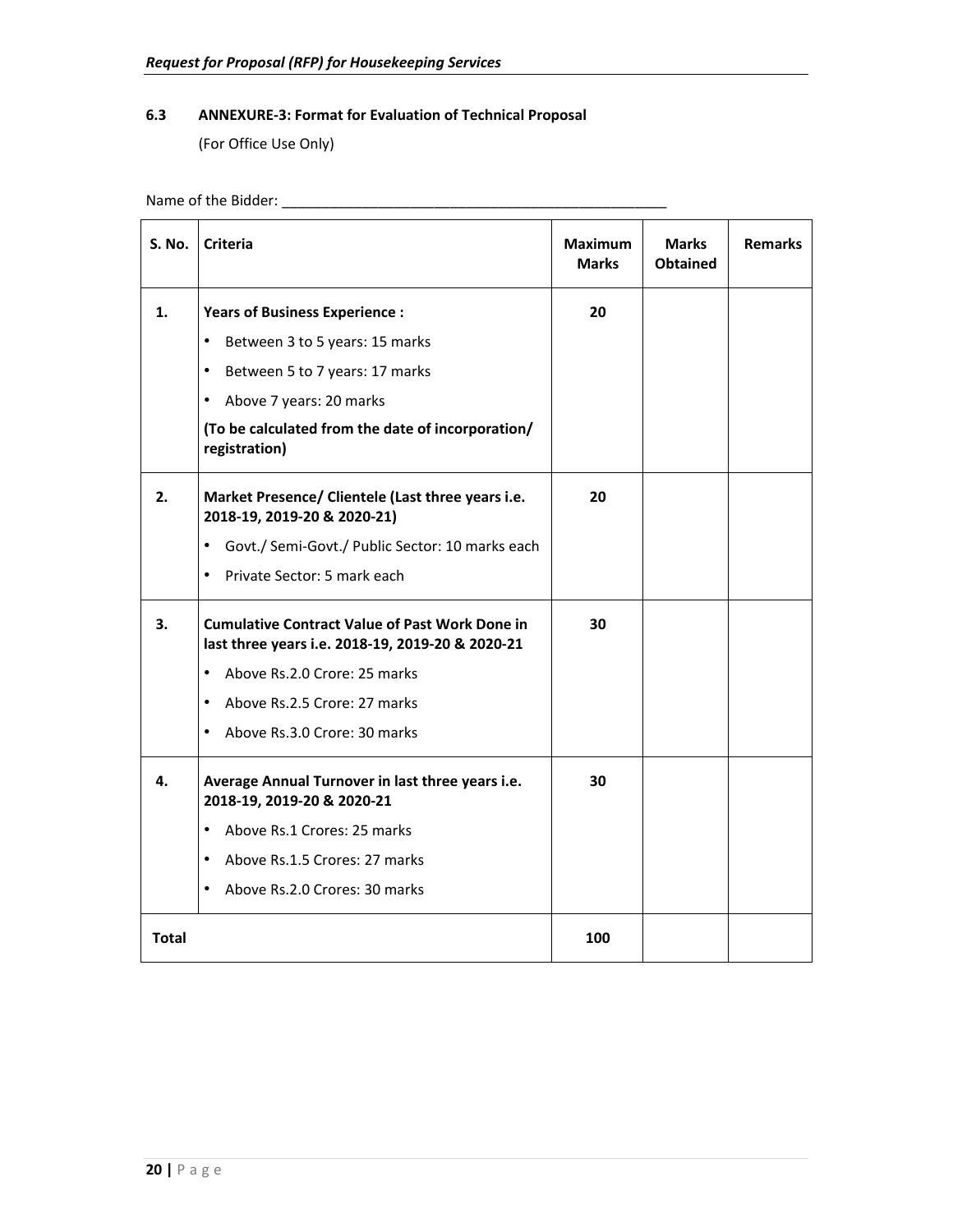#### **6.4 ANNEXURE‐4: Format for Agreement**

- 1. An agreement made this...............day of , 20XX BETWEEN Andhra Pradesh Industrial Infrastructure Corporation Ltd. (APIIC), Mangalagiri, Guntur (hereinafter called "1st Party") of the one part AND <insert name and address of the service provider> (hereinafter called "2nd Party", which expression shall, where the context so admits, be deemed to include his heirs/ successors/ executors/ administrators) of the other part.
- 2. Whereas the 2nd Party has been selected by APIIC through an open tender issued vide Reference No…………dated ….., and accordingly the letter of award was issued vide No…..dated… inviting to execute the contract.
- 3. And whereas the 2nd Party agreed to provide Housekeeping services in the Head Office premises of APIIC at Mangalagiri, Guntur, as per the provisions in the RFP document.
- 4. And whereas the 2nd Party has deposited the performance security of Rs........... (Rupees ………………………………………….) only vide Demand Draft/ Pay Order No. dt. ………….
- 5. The contract will come into force w.e.f. XX.XX.20XX.
- 6. The contract shall be initially for a period of One year, which may be renewed for another year subject to satisfactory performance of the Agency and with the mutual consent of both the parties.

#### **NOW THESE PRESENT WITNESSES AS FOLLOWS:**

- 7. The following documents shall be deemed to form and be read and constructed as integral part of this Agreement, viz.:
	- a) RFP Terms of Reference;
	- b) Submissions and Declaration as part of the Proposal submitted;
	- c) Notification of Award issued by the Authority;
	- d) Special Conditions of Contract
- 8. In consideration of the payments to be made by the 1st Party to the 2nd Party, the 2nd Party hereby covenants with the 1st Party to provide the agreed Services in all respects as per the provisions of this Contract.
- 9. The 1st Party hereby covenants to pay the 2nd Party in consideration of the provision of the agreed Housekeeping services, the Contract Price or such other sum as may become payable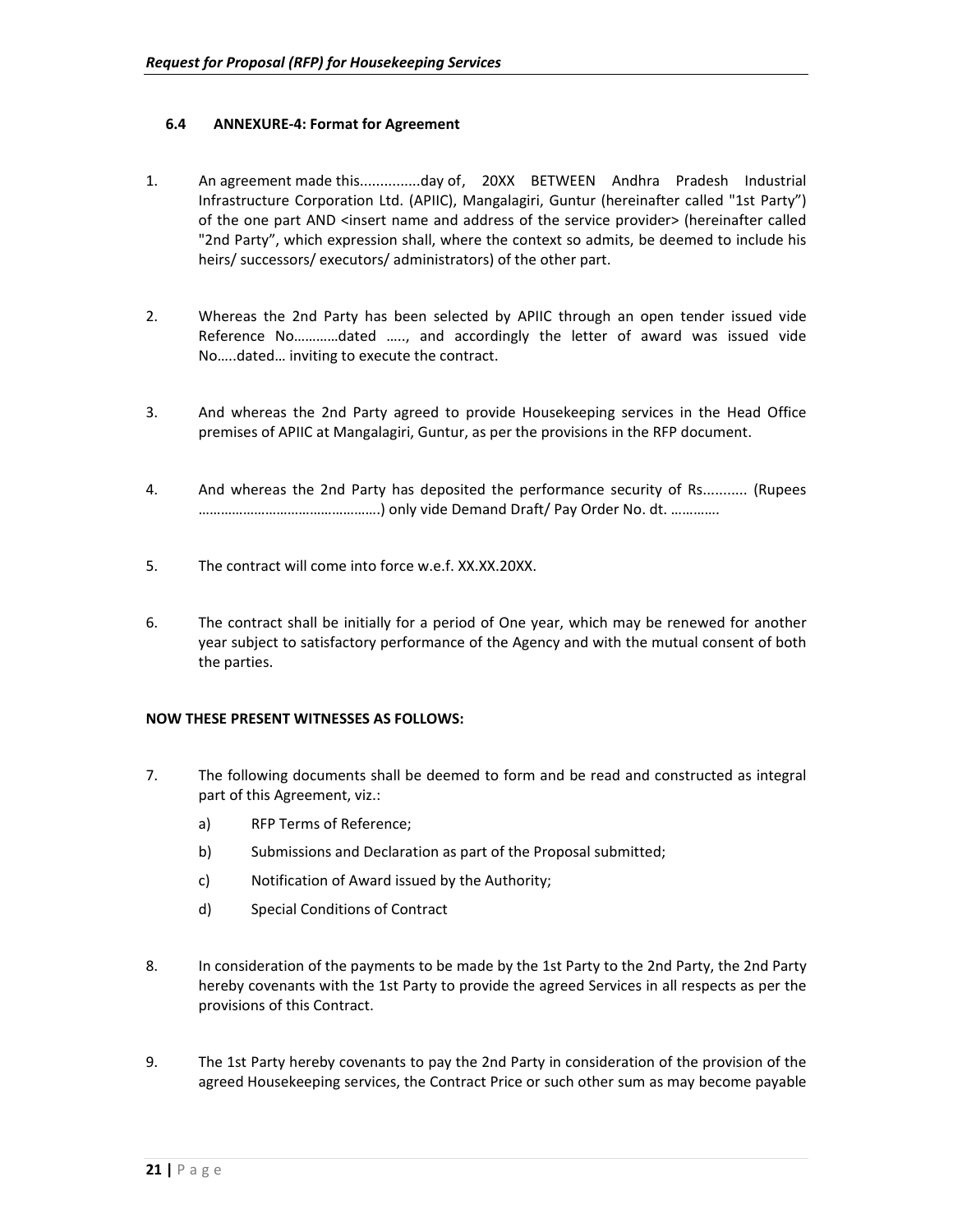under the provisions of the Contract at the times and in the manner prescribed in the Contract.

10. The description of the services to be rendered by the 2nd Party under this contract and their prices as offered by the 2nd Party and accepted by the 1st Party are as under:

<Insert scope and the price bid submitted by the Agency>

#### **11. PRICE**

The price shall be firm and fixed in the first year of operation. GST shall be paid on the monthly fees/ charges at the rate as applicable. There shall be a price escalation up to 5% for each year of successful operation.

#### **12. PAYMENT**

- 12.1 The payment shall be made to the 2nd Party on monthly basis.
- 12.2 While the bill for 1st month shall be paid after submission of bill for the month, payment from the 2nd month onwards shall be made subject to production of documentary evidence of having made all statutory payments such as EPF, ESI, etc. for the previous month.
- 12.3 In case of any deficiency in performance or non-supply of agreed manpower, deduction shall be made proportionately from the monthly fees.
- 12.4 The 2nd Party shall submit the monthly bill within 1st week of the following month.

| For and on behalf of the Agency                        | For and on behalf of APIIC                             |
|--------------------------------------------------------|--------------------------------------------------------|
| Authorized Signatory                                   | <b>Authorized Signatory</b>                            |
| <name address="" agency="" and="" of="" the=""></name> | <name address="" agency="" and="" of="" the=""></name> |
| Date:                                                  | Date:                                                  |
| Witness                                                | Witness                                                |
| 1.                                                     | $\mathbf{1}$ .                                         |
| Witness                                                | 2.                                                     |
| $\mathcal{P}_{\cdot}$                                  | Witness                                                |
|                                                        |                                                        |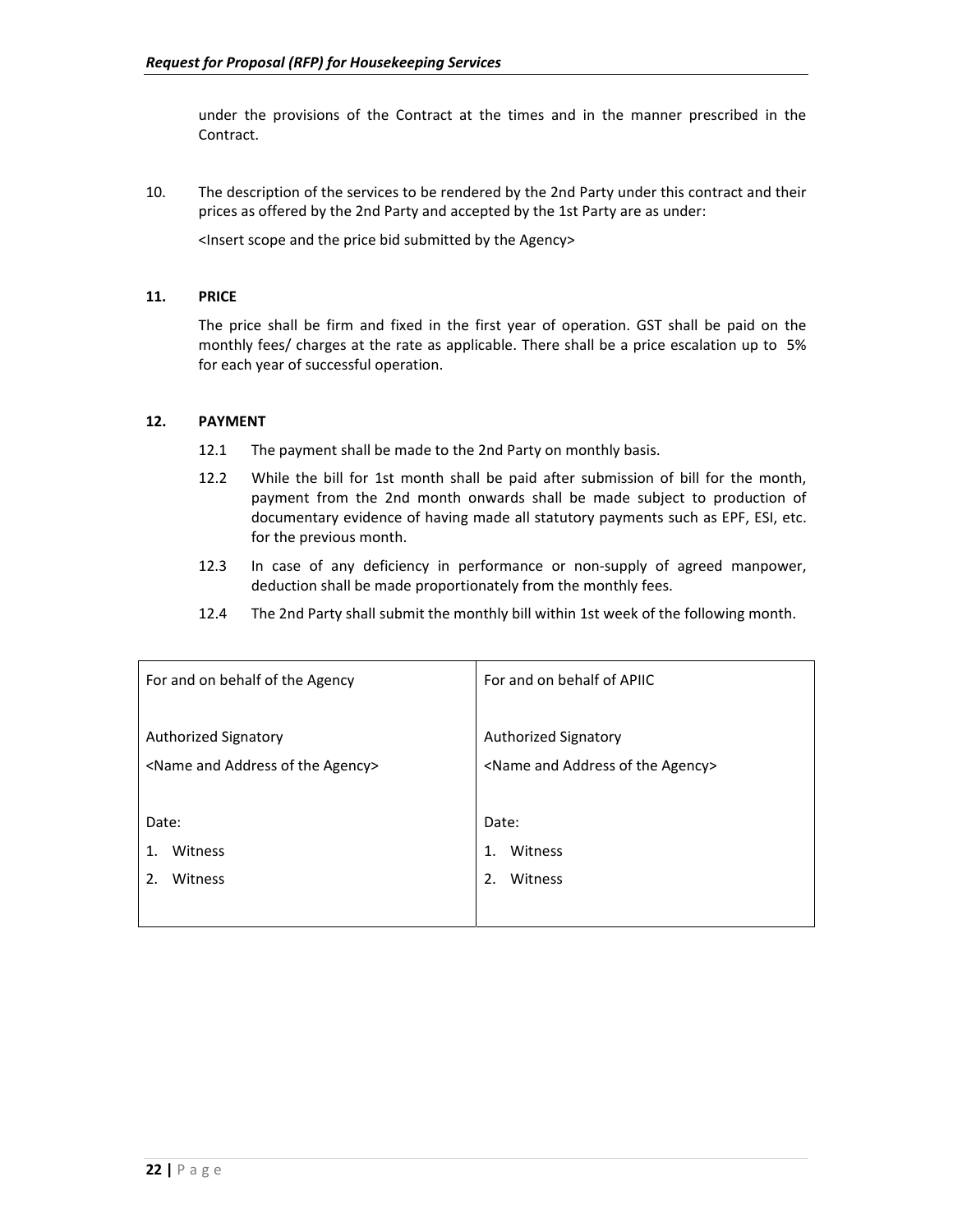### **6.5 ANNEXURE‐5: Job Specification for House Keeping Service**

| S. No.                                          | <b>Particulars</b>                                                            | <b>Scope of Services</b>                                                                                                                                                                                                                                                                                                                                         | <b>Frequency</b>                                                                  |
|-------------------------------------------------|-------------------------------------------------------------------------------|------------------------------------------------------------------------------------------------------------------------------------------------------------------------------------------------------------------------------------------------------------------------------------------------------------------------------------------------------------------|-----------------------------------------------------------------------------------|
| 1.                                              | Office rooms<br>(including attached<br>toilets) and<br>Common office<br>space | Floor cleaning (sweeping, vacuuming<br>$\bullet$<br>and wet mopping)                                                                                                                                                                                                                                                                                             | Twice a Day (8 am; 2<br>pm) and also as & when<br>necessary                       |
|                                                 |                                                                               | Cleaning and dusting of furniture,<br>$\bullet$<br>fittings, office equipment, windows<br>(frames, panels & glasses), ceilings,<br>walls and other office equipment.                                                                                                                                                                                             | Once a day (8 am) and<br>also as & when<br>necessary                              |
| 2.                                              | Corridor, Terrace,<br>Staircase,<br>Reception and                             | Floor Cleaning (sweeping,<br>٠<br>vacuuming and wet mopping)                                                                                                                                                                                                                                                                                                     | Twice a day (8 am; 2pm)<br>and also as & when<br>necessary                        |
| other common<br>areas<br>4.<br>Store Room, Tool |                                                                               | Cleaning and dusting of furniture,<br>$\bullet$<br>window (frame, panels & glass),<br>ceiling, wall and office equipment.                                                                                                                                                                                                                                        | Once a day (8 am) and<br>also as & when<br>necessary                              |
|                                                 | Room, Electrical                                                              | Floor Cleaning (sweeping &<br>٠<br>vacuuming)                                                                                                                                                                                                                                                                                                                    | Once in a day and also as<br>& when necessary                                     |
| room, Computer<br>Room, etc.                    |                                                                               | Wet mopping                                                                                                                                                                                                                                                                                                                                                      | Once in a day                                                                     |
|                                                 |                                                                               | Cleaning and dusting of furniture,<br>٠<br>window (frame, panels & glass),<br>ceiling, wall and office equipment                                                                                                                                                                                                                                                 | Once in a day and also as<br>& when necessary                                     |
| 5.                                              | Common Toilets at<br>different locations                                      | Cleaning of all toilet bowls, pans,<br>$\bullet$<br>urinals, washbasins and any other<br>porcelain components using<br>detergent solution.<br>Floor to be cleaned using<br>$\bullet$<br>disinfection and cleaning agents<br>(permitted grade), mopped and<br>wiped dry.<br>Cleaning, dusting and wiping of<br>$\bullet$<br>toilet walls, ceiling, pipes, mirrors | Four times a Day<br>(8 am, 12 pm, 2 pm &<br>4 pm) and also as &<br>when necessary |
|                                                 |                                                                               | and other fittings.                                                                                                                                                                                                                                                                                                                                              |                                                                                   |
| 6.                                              | <b>Garbage Collection</b>                                                     | Collection of garbage on daily basis<br>$\bullet$<br>and disposal of the same in the<br>designated locations.                                                                                                                                                                                                                                                    | Daily (prior to 9.30 am)<br>and also as & when<br>necessary                       |